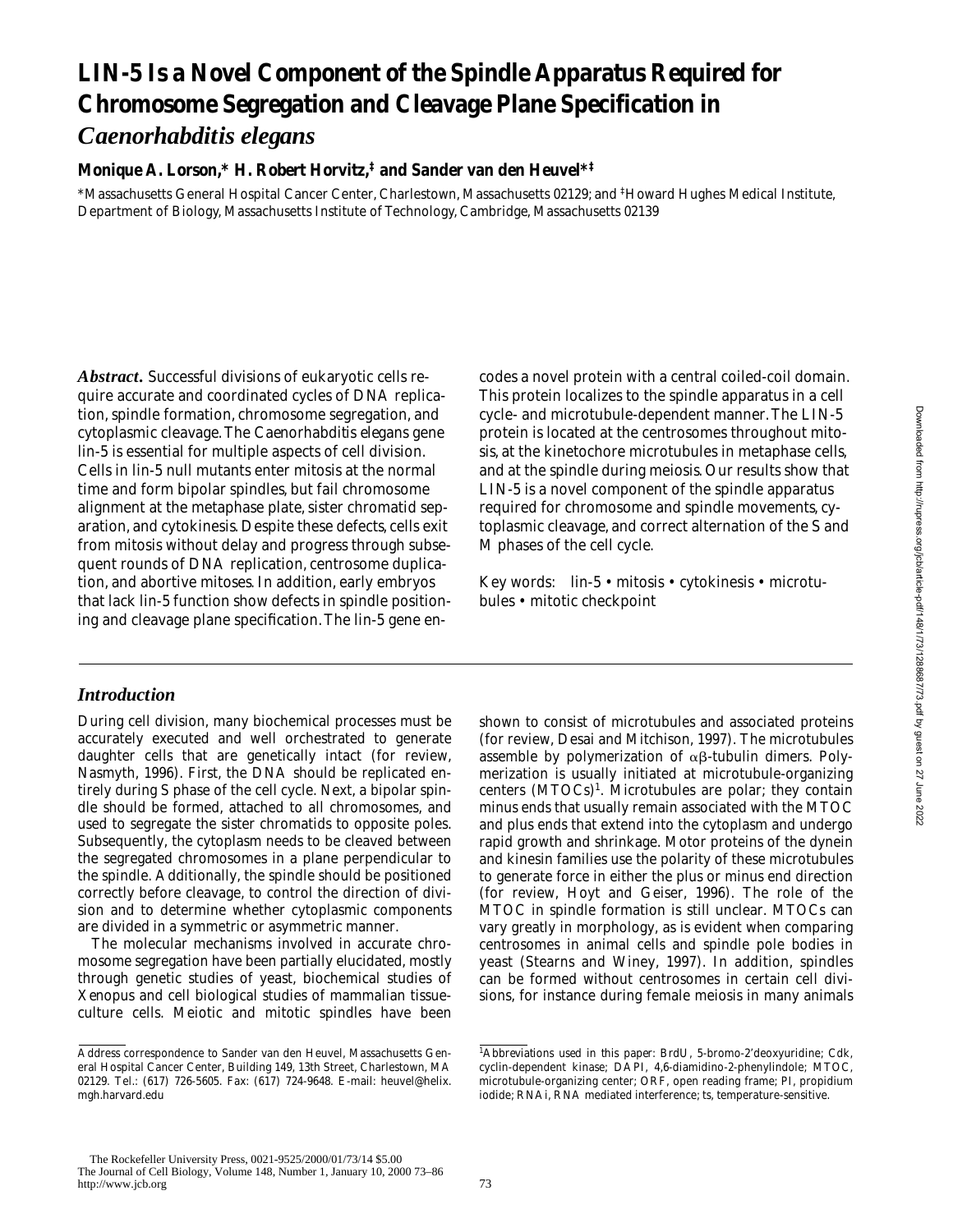(McKim and Hawley, 1995). However, in most cell divisions, the MTOCs duplicate, separate to opposite poles, and form two sites for microtubule nucleation. In this way, MTOCs contribute to the bipolar nature of the spindle, as well as to rapid and directional assembly of microtubules.

The mitotic functions of the spindle apparatus include separation of the centrosomes, segregation of sister chromatids, and specification of the cleavage-plane position. These different tasks depend on correct localization and activation of a large number of microtubule-associated motor proteins. In addition, activity of these motor proteins needs to be coordinated with microtubule assembly and disassembly. Multiple levels of regulation control the timing and execution of these mitotic processes. The cyclin-dependent protein kinase Cdk1/Cdc2 is the key regulator of mitosis in all eukaryotes studied (for reviews, Morgan, 1997; Mendenhall and Hodge, 1998). Activation of Cdk1/Cdc2 in association with a mitotic cyclin is essential for entry into mitosis, whereas exit from mitosis requires inactivation of this kinase and degradation of the cyclins. Phosphorylation of substrates by Cdk1/Cdc2 is thought to induce major events in M phase, such as chromosome condensation, nuclear envelope degradation, and spindle formation. Checkpoint controls can interrupt the periodic activation and inactivation of Cdk's, thereby pausing cell cycle progression and allowing time for the completion of earlier events (for review, Elledge, 1996).

It is likely that components with important roles in the accurate segregation of chromosomes are yet to be identified. In addition, it remains largely unknown how the many molecules involved are temporally and spatially regulated. The nematode *Caenorhabditis elegans* provides an animal model excellently suited for further cell division studies. The transparency of *C*. *elegans* allows monitoring of cell division and chromosome segregation in living animals. The invariance of the cell lineage has allowed a precise description of the time and plane of division for every somatic cell (Sulston and Horvitz, 1977; Sulston et al., 1983), which provides a unique tool in the identification and characterization of cell cycle mutants. The cloning of genes defined by such mutants is facilitated by powerful genetics (Brenner, 1974) and a completely sequenced genome (*C*. *elegans* Sequencing Consortium, 1998). In addition, the centrosomes and spindle are similar in structure and function to those in other animal cells and the formation and orientation of the spindle during *C*. *elegans* embryogenesis have been described in detail (reviewed by Strome, 1993; White and Strome, 1996).

To improve our understanding of the mechanisms involved in accurate chromosome segregation in animal cells, we have characterized the *C*. *elegans* gene *lin-5*. Cells in homozygous *lin-5* mutants cycle through abortive mitoses, alternated with subsequent rounds of DNA replication (Albertson et al., 1978; Sulston and Horvitz, 1981). We have cloned the *lin-5* gene and found that it encodes a novel protein localized most prominently at the centrosomes during mitosis and at the spindle in meiosis. The defects observed in *lin-5* mutants and the localization of the LIN-5 protein indicate primary functions in chromosome segregation and spindle positioning and potential secondary roles in cytokinesis and coupling the S and M phases.

# *Materials and Methods*

## *Strains and Genetics*

*C*. *elegans* strains were derived from the wild-type Bristol strain N2 and Bergerac strain RW7000 and cultured using standard techniques as described by Brenner (1974). We used the following mutations, descriptions of which can be found in Riddle et al. (1997) or this study: LGII, *dpy-10(e128), lin-5(e1348, e1457, n3066, n3070, ev571ts), rol-6(su1006)*, *unc-4(e120), rol-1(e91), mnC1[dpy-10(e128) unc-52(e444)], mnDf100*.

Allele *ev571ts* was kindly provided by David Merz and Joe Culotti (Mt. Sinai Hospital Research Institute, Toronto). Mutations *n3066* and *n3070* were isolated in this study. N2 animals were mutagenized with 50 mM ethyl methanesulfonate (EMS) as described by Brenner (1974). F1 progeny were placed on separate plates and examined for thin, sterile, and uncoordinated F2 self progeny. Mutants that at least partly resembled *lin-5* mutants were examined for defects in cell division and polyploidy, using Nomarski optics or fluorescence microscopy of Carnoy's-fixed 4,6-diamidino-2-phenylindole (DAPI)-stained animals (Wood et al., 1988). Candidate mutations were recovered from siblings and were mapped either with recessive genetic markers or by PCR, making use of primers based on polymorphic sequence-tagged sites in the RW7000 Bergerac strain (Williams et al., 1992). *lin-5* mutations mapped to chromosome II and were localized by standard three-factor crosses (Wood, 1988) between *dpy-10(e128)* and *unc-4(e120)*, or *dpy-10(e128)* and *rol-1(e91)*,  $\sim$ 0.56 map units to the right of *dpy-10*. In addition, all *lin-5* mutations failed to complement *mnDf100* and the *lin-5* allele *e1348*. A genetic characterization of the *lin-5* alleles will be described elsewhere.

## *Germline Transformation Rescue*

Germline transformation experiments were performed as described by Mello et al. (1991). Animals of genotype *lin-5(e1348) unc-4(e120)/ mnC1[dpy-10(e128) unc-52(e444)]* were injected with cosmids or plasmids containing *C. elegans* genomic DNA (1-20 μg/ml) and pRF4 (80 μg/ml), which contains the dominant marker *rol-6(su1006)*. Rescue was examined in the F1 self progeny or in the F2 self progeny from animals that displayed the Rol phenotype. The presence of multiple Unc Rol progeny with at least partially formed vulva was scored as rescue. Such animals typically contained a more extensive germ line than *lin-5(e1348)* mutants and several oocytes or embryos, but nearly invariably failed to produce viable progeny. Similar experiments were performed to examine rescue with *lin-5* cDNAs transcriptionally fused to the heat-shock promoters of plasmids pPD48.78 and pPD49.87 and injected at a concentration of 50 mg/ml, together with pRF4 (Fire et al., 1990). After establishing transgenic lines, we shifted embryos to  $33^{\circ}$ C for 1 h and scored rescue in the adults.

# *Isolation of lin-5 cDNA*

Standard molecular biology protocols were used as described by Sambrook et al. (1989). The genomic sequence of the *lin-5* region was obtained by the *C*. *elegans* Genome Sequencing Consortium (1998). Subfragments were cloned based on these sequences and open reading frames (ORFs) predicted by GENEFINDER. A 2-kb segment from the minimal rescue fragment was used to screen embryonic and mixed-stage cDNA libraries (Okkema and Fire, 1994),  $6 \times 10^6$  clones each. DNA sequences were obtained from four of the cDNA inserts, using an automated ABI 373A DNA sequencer (Applied Biosystems). The sequences of mutant alleles were determined from PCR-amplified genomic DNA. All primers were designed based upon the genomic sequences and are available upon request. The coiled-coil domain was predicted using MacStripe, a Macintosh version of the algorithm originally designed by Lupas et al. (1991), and was kindly provided by Alex Knight (University of Cambridge, MA).

# *RNA Mediated Interference*

Plasmids containing full-length *lin-5* cDNA were used for in vitro transcription. Genomic DNA containing part of the F01G10.5 sequence was obtained by PCR amplification with primers 5'-acccagctccatgtgattta and either primer 5'-gggagaatccacaacttc or 5'-tccagctctatccagttg, resulting in fragments of 866 and 1,680 bp, respectively. Sense and antisense transcripts were generated using linearized templates and T3 and T7 RNA polymerases. RNA was extracted with phenol, precipitated with ethanol, and dissolved in TE (10 mM Tris-Cl pH 8.0, 0.1 mM EDTA) to a final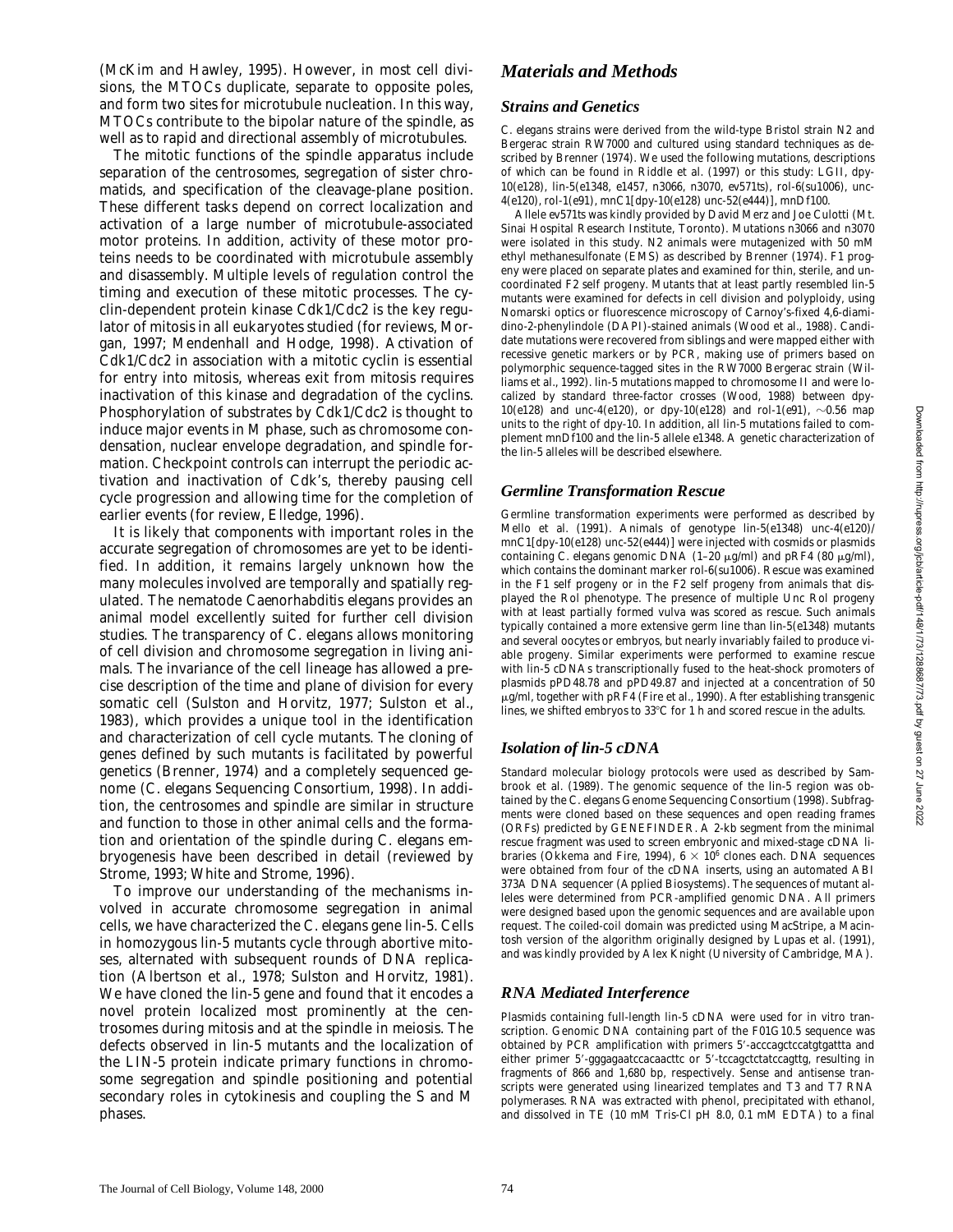concentration of 1 mg/ml. A 1:1 mixture of the two strands was injected into young adult N2 hermaphrodites as described by Fire et al. (1998).

#### *Antibodies and Immunohistochemistry*

A 3' fragment of the *lin-5* cDNA (1,138 bp SalI-BamHI) was cloned into the pET19b expression vector (Novagen) and expressed in *Escherichia coli*. The purified His-tagged LIN-5 COOH-terminal fragment was injected into mice. Fusion of splenocytes with myeloma Sp2 cells and selection of hybridomas was performed according to standard procedures (Harlow and Lane, 1998). Tissue culture supernatants from three independent LIN-5–reactive clones (hel-1, hel-2, and hel-3) were used in these studies, either individually or as a mixture with equal ratio. Antibodies produced by clones hel-1 and hel-2 are of the IgG1 isotype, whereas hel-3 produced IgG2a heavy chains. All light chains were of the k-type.

Immunostaining of *C*. *elegans* embryos was performed as described by Strome and Wood (1983) with minor modifications (Boxem et al., 1999). Immunostaining of larvae was performed according to standard procedures, using synchronously grown animals fixed in paraformaldehyde or Bouin's reagent (Boxem et al., 1999). To visualize DNA synthesis, a solution of 5-bromo-2'deoxyuridine (BrdU, final concentration 0.5 mg/ml; Sigma Chemical Co.) in S-medium was added to staged L1 animals at 6 h of L1 development. Animals were collected 6–8 h later, washed three times in M9, and fixed in Bouin's fixative (Boxem et al., 1999).

The antibodies used in these studies were: tissue culture supernatant of anti–LIN-5 mouse mAbs, 1:2 diluted; rabbit polyclonal serum against phosphorylated histone H3 (Upstate Biotechnology), 1:300 diluted; mouse monoclonal anti-BrdU antibodies (Sigma Chemical Co.), 1:60 diluted; anti–a-tubulin DM1A mouse mAbs (Sigma Chemical Co.), 1:100 diluted; and anti– $\alpha$ -tubulin YOL1/34 and YL1/2 rat mAbs, 1:50 diluted (Harlan Sera-Lab). Secondary FITC-, TRITC-, or Texas red-conjugated antibodies were used at 1:100 dilution (Cappel Research and Jackson ImmunoResearch Laboratories). DNA was stained with either propidium iodide (PI) 1  $\mu$ g/ml, after treatment with 200  $\mu$ g/ml RNAse A for 30 min, or with 1 µg/ml DAPI (Sigma Chemical Co.). Samples were mounted on slides in glycerol with 10% PBS and 2.3% Dabco (Sigma Chemical Co.).

### *Timing of Mitosis and Cdk1/NCC-1 Kinase Activity*

Progeny from parents of wild-type,  $\lim_{h \to 5}$  (e1348)/+, or  $\lim_{h \to 5}$  (ev571ts) genotype were harvested by hypochlorite treatment and allowed to develop at 15°C to early L1 stage in the absence of food. Larvae were transferred to plates with bacteria and shifted to 20, 23, or  $25^{\circ}$ C. Synchronously developing animals were examined by microscopy with Nomarski optics, and the time in mitosis recorded for the first (abortive) divisions in the P cell lineages. The duration of mitosis was determined as the time from disappearance of the nucleolus until reformation of the nuclear envelope. For each genotype,  $\sim$  50 nuclei were scored at 23°C and 20–30 nuclei at 25°C. Cdk1 kinase activity was examined in individual cells using phosphorylation of histone H3 as a reporter for kinase activity. Antibodies raised against a Cdk1-phosphorylated histone H3 peptide recognize a mitotic epitope in several eukaryotes including *C*. *elegans* (Lieb et al., 1998). This epitope has been shown to disappear upon RNA interference of *ncc-1*, the mitotic Cdk1 kinase in *C*. *elegans* (Boxem et al., 1999). Synchronized wildtype and *lin-5(e1348)* L1 larvae were fixed and stained 9 h after feeding at 25°C. Cells in the P lineage were scored for histone H3 staining and for mitotic stage, based on DNA condensation and chromosome arrangement.

#### *Determination of Spindle Orientation by Immunostaining and Video Recordings*

Spindle orientations were determined in two-cell embryos that were fixed and stained with anti- $\alpha$ -tubulin antibody DM1A and PI. Embryos were obtained by dissecting gravid N2 hermaphrodites, uninjected or *lin-5* dsRNA injected, or *lin-5(ev571)* hermaphrodites shifted to the nonpermissive temperature of 26°C for 9 h. Spindle positions were scored in two-cell embryos with prometaphase to anaphase cells, after the P1 spindle– nucleus complex should have rotated. Spindle orientations were recorded as transverse if the angle of the spindle relative to the long axis of the embryo was  $>45^{\circ}$  or longitudinal if this angle was <45° (Rose and Kemphues, 1998). Spindles were scored as abnormal if the centrosome–nuclear complex was mispositioned within the context of the cell. Early embryonic events were recorded with time-lapse video microscopy, performed on embryos that were dissected from adults or in adult animals anaesthetized with 0.1% tricaine and 0.01% tetramisole as described previously (Kirby et al., 1990).

### *Nocodazole Treatment*

To obtain embryos, gravid hermaphrodites were dissected in M9 buffer containing DMSO (control) or  $20 \mu g/ml$  nocodazole dissolved in DMSO (Sigma Chemical Co.). Coverslips were placed over the slides, and pressure was applied to permeabilize the eggshell. The slides were incubated in a humid chamber for 15 min at room temperature and then freezecracked, fixed, and immunostained as described. Disruption of the microtubules was determined by immunostaining with the anti- $\alpha$ -tubulin antibodies YOL1/34 and YL1/2. *C*. *elegans* larvae appeared highly resistant to all microtubule-interfering drugs tested, including nocodazole, colchicine, colchemid, vinchristine, and vinblastine, even at concentrations 1,000-fold higher than usually applied to tissue-culture cells.

#### *Microscopy and Image Acquisition*

A Zeiss Axioplan II microscope was used for Nomarski differential interference and immunofluorescence microscopy. Confocal images were obtained using a Leica inverted microscope and Leitz imaging software. In addition, images were acquired with a Sensys cooled CCD camera (Photometrics), followed by image analysis and computational deconvolution with Openlabs software (Improvision). Images were pseudocolored and merged using Adobe Photoshop.

## *Results*

#### *lin-5 Is Required for Cell Divisions*

The *C*. *elegans* gene *lin-5* was previously defined by two recessive mutations isolated in screens for cell lineage mutants (Horvitz and Sulston, 1980; Sulston and Horvitz, 1981). Aspects of the mutant phenotype have been described by Albertson et al. (1978). Based on molecular and genetic criteria, the previously isolated *lin-5* alleles, *e1348* and *e1457*, and our newly isolated mutations, *n3066* and *n3070*, are strong loss-of-function or null alleles (see below and data not shown). These mutations cause recessive phenotypes, including complete sterility, and are phenotypically indistinguishable. We have characterized the *e1348* mutation most thoroughly. This mutation appears to eliminate *lin-5* function and is also referred to below as *lin-5(0)*.

Homozygous *lin-5* mutants derived from heterozygous hermaphrodites complete embryonic development, but fail to undergo postembryonic nuclear and cytoplasmic divisions (Albertson et al., 1978; Fig. 1, A and B). Microscopic analyses using Nomarski optics revealed that cells entered mitosis at the normal times during larval development of *lin-5(e1348)* mutants, as manifested by disappearance of the nucleolus, condensation of the chromatin, and degradation of the nuclear envelope (Albertson et al., 1978). Chromosome movements towards the equatorial plane were initiated, but metaphase-plate formation was almost invariably incomplete, anaphase failed to occur, and neither nuclear division nor cell division was initiated (Fig. 2; and data not shown). Despite the lack of chromosome segregation, cells exited from mitosis without significant delay, the chromatin relaxed, and a nuclear envelope reformed (Fig. 3).

We examined phosphorylation of a histone H3 epitope to assay activity of the mitotic kinase NCC-1(Cdk1) (see Materials and Methods). Synchronously developing wildtype and *lin-5(e1348)* L1 larvae were found to contain sim-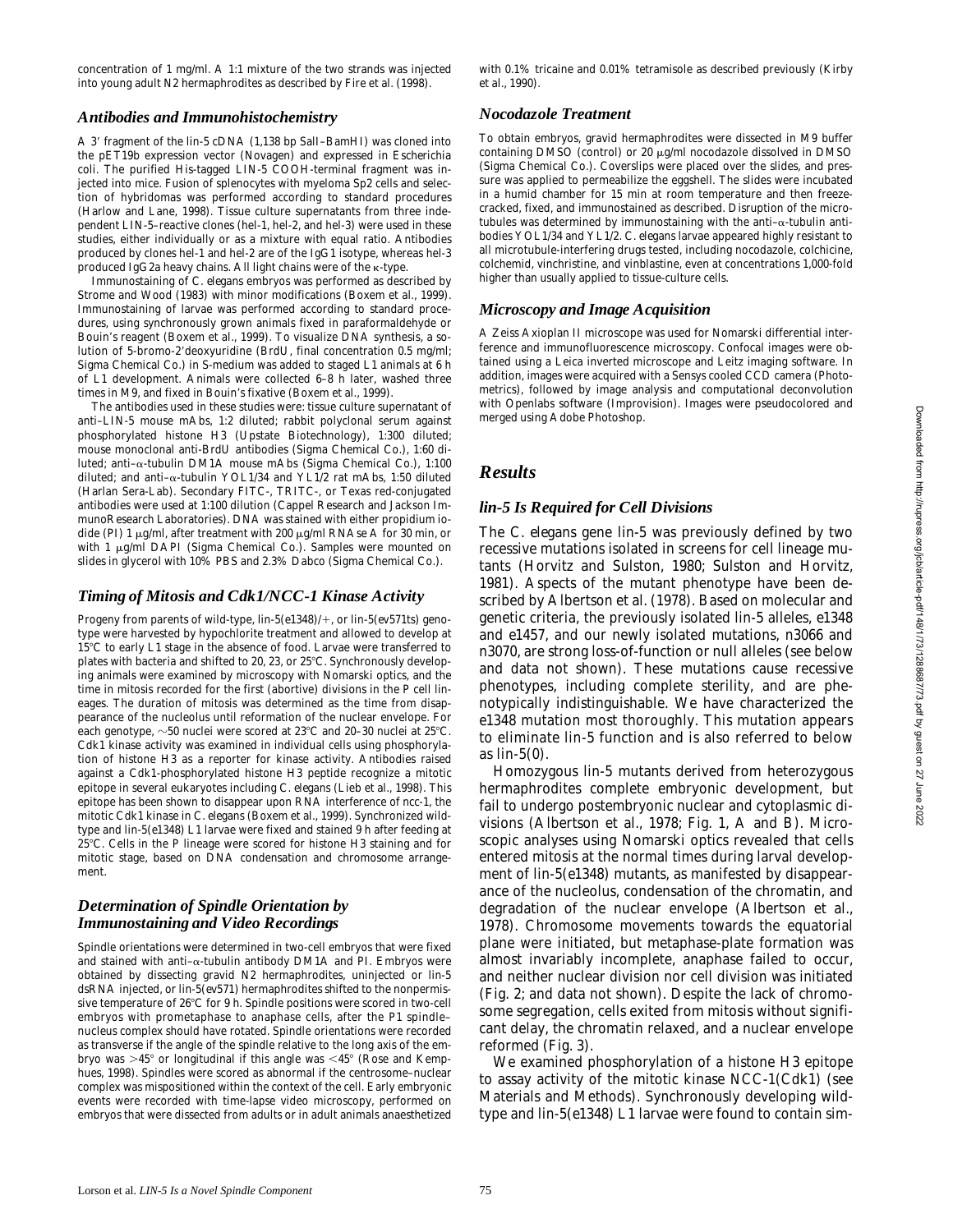

*Figure 1. lin-5* mutants are defective in mitosis, but continue DNA replication. A and B, Early L2 stage wildtype animal (A) and *lin-5(e1348)* mutant (B) fixed and stained with the DNA dye PI. Anterior is to the left, ventral is down. In the *lin-5* mutant, the ventral cord P cells are undivided and polyploid, whereas in the wildtype animal, the corresponding cells have divided multiple times. The P cells and daughter cells are indicated for  $P_2-P_{10}$ . Between the P cells are neuronal nuclei that do not divide postembryonically and have 2n DNA contents. C and D, Wild-type animal (C) and *lin-5(e1348)* mutant (D) stained after labeling with BrdU from 6–14 h

of development. DNA synthesis appeared normal in *lin-5* mutants, but was not followed by cell division. Incorporation of BrdU can be detected in all P cells and several other postembryonic blast cells. E–G, Single embryos: wild-type embryo (E), *lin-5(ev571*ts*)* embryo developed at the nonpermissive temperature (F), and *lin-5(RNAi)* embryo (G) stained with PI to illustrate the early embryonic arrest with polyploid nuclei in the absence of maternal  $\lim_{h \to 0}$  function. Bars, 10  $\mu$ m.

ilar numbers of ventral cord P cells with phosphorylated histone H3 (Fig. 2). Thus, in agreement with the morphological changes, the periodic activation and inactivation of NCC-1(Cdk1) appeared to continue in *lin-5* mutants.

After abortive mitoses, *lin-5* mutants continued subsequent rounds of DNA replication. As a result, the blast cells that normally generate the postembryonic lineages became large and polyploid, as was visualized by DNA staining with PI, as well as labeling with the thymidine analogue BrdU, followed by immunostaining (Fig. 1, A–D). The number of abortive divisions for each cell and the polyploidy of its DNA reflect the number of divisions in the lineage (Albertson et al., 1978; and data not shown). Despite the lack of cell division, *lin-5* mutants grow substantially and develop into adults that are sterile, uncoordinated, and contain essentially the number of cells of newly hatched larvae (Albertson et al., 1978; Sulston and Horvitz, 1981).

We addressed the role of *lin-5* during embryonic cell divisions by using a temperature-sensitive (ts) mutation. The conditional allele *lin-5(ev571*ts*)* conferred a recessive lossof-function phenotype that became stronger with increases in temperature (data not shown). Shifting the temperature from 15 to  $25^{\circ}$ C at any time of embryonic or postembryonic development caused *lin-5(ev571*ts*)* mutants to fail subsequent cell divisions, but not DNA replication (Fig. 1 F; and data not shown). Inhibition of *lin-5* function by RNA-mediated interference (RNAi) also resulted in early embryonic arrest (Fig. 1 G). We conclude that *lin-5* is required for mitotic divisions during embryonic, as well as larval, development and that maternally provided wild-type product is sufficient for embryogenesis.

## *lin-5 Mutants Exit Mitosis without Chromosome Segregation*

As described above, mitoses become defective even before chromosome alignment at the metaphase plate in *lin-5(0)* mutants (Fig. 2). Based on studies of other eukaryotes, such defects might be expected to trigger surveillance mechanisms that delay exit from mitosis and initiation of the next S phase (for review, Skibbens and Hieter, 1998). We carefully determined the time in mitosis for P cells, P1–P12, of the ventral nerve cord in wild-type and *lin-5* mutant L1 larvae. The P cells initiate their postembryonic lineages about half-way through the first larval stage. Only the first defective divisions were examined to avoid scoring secondary effects. The time between entry into and exit from mitosis was very similar for the P cells in wildtype and *lin-5(e1348)* animals, confirming the lack of mitotic arrest in *lin-5(0)* mutants (Fig. 3). However, partial loss-of-*lin-5* function appeared to cause a delay. When *lin-* $5(ev571ts)$  early L1 larvae were shifted from 15 to 25 $\degree$ C, a few P cells (12/105) completed division. If shifted to  $23^{\circ}$ C, a slightly higher number of P cells (22/105) divided. These data are in agreement with the incomplete loss-of-function and temperature-sensitive nature of the *lin-5(ev571*ts*)* allele. The duration of defective mitoses at  $25^{\circ}$ C was slightly longer in *ev571*ts mutants as compared with *lin-5(e1348)* mutants (Fig. 3, average time in mitosis  $\sim$  24 and 19 min, respectively). Interestingly, P cells in *lin-5(ev571*ts*)* mutants remained in mitosis for significantly prolonged times at  $23^{\circ}$ C (Fig. 3, average time in mitosis 52 min). Thus, incomplete inactivation of *lin-5* resulted in delayed exit from mitosis, whereas complete inactivation did not. These observations may reflect a role for *lin-5* in preventing prema-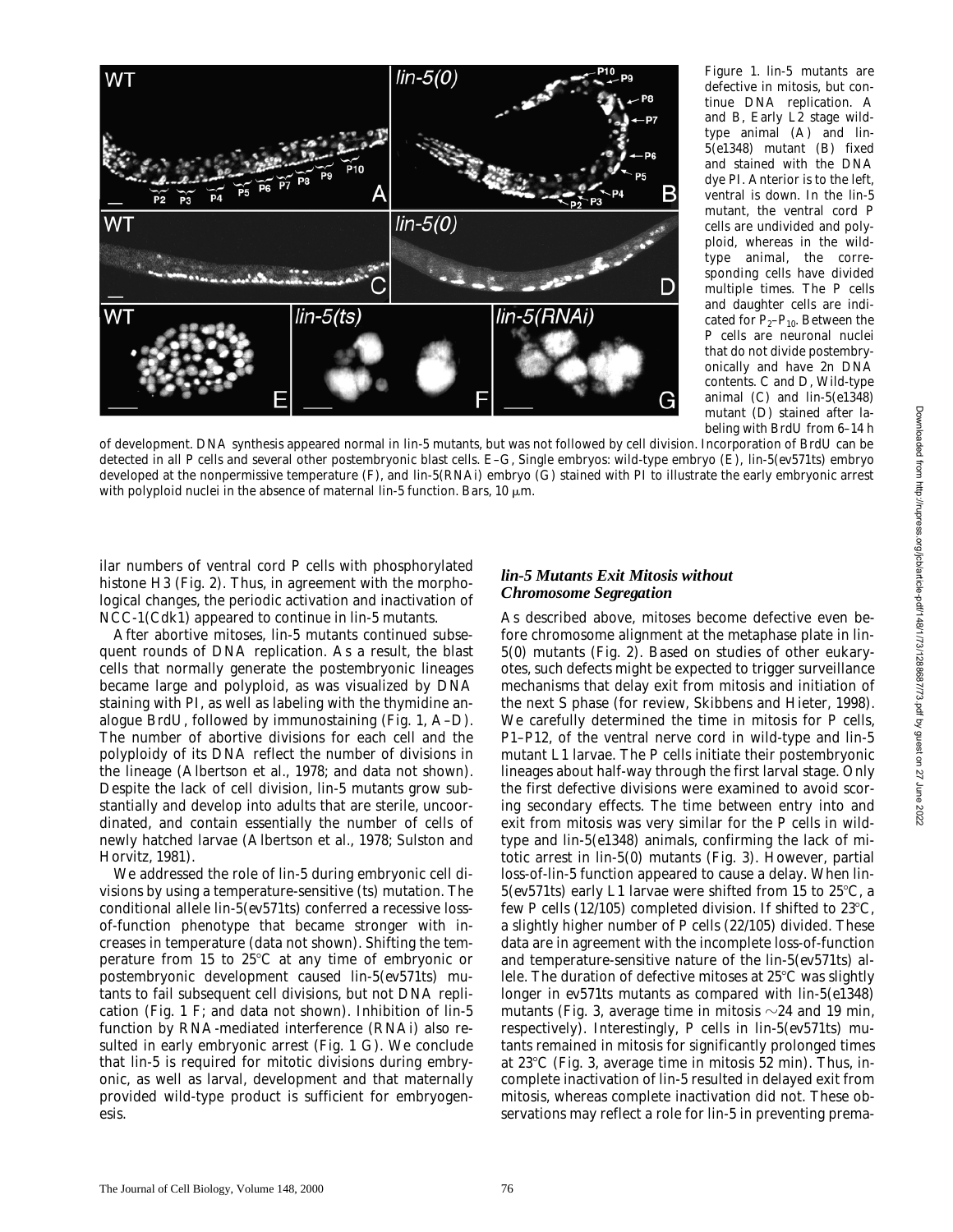

**Quantitation of mitotic phases** 

| Phenotype  | <b>Not Aligned</b> | Metaphase | Anaphase/<br>Telophase | Phosphorylated H3<br>(# cells/animal) |  |
|------------|--------------------|-----------|------------------------|---------------------------------------|--|
| WT         | 57% (291)          | 27% (138) | 16% (80)               | $2.4 \pm 1.1$                         |  |
| $lin-5(0)$ | 98% (171)          | $1\%$ (2) | $1\%$ (1)              | $2.5 \pm 1.1$                         |  |

ture exit from mitosis in addition to its function in promoting chromosome segregation (see Discussion).

## *The lin-5 Gene Encodes a Novel Protein*

To learn more about how *lin-5* functions in cell division, we initiated a molecular analysis. The *lin-5* gene was mapped previously between *lin-26* and *zyg-11* on chromosome II (Fig. 4 A). We identified two overlapping cosmid clones from this region, C03G3 and C30G9, that partially rescued the *lin-5(e1348)* mutant phenotype in germline transformation assays (Materials and Methods). We localized the rescue activity to an 8-kb genomic fragment present on both cosmids (Fig. 4 B). Based on genomic sequences and GENEFINDER predictions available from the *C*. *elegans* Sequencing Consortium (1998), we created further deletions and identified a single candidate gene. We used genomic DNA from this region to screen two different cDNA libraries, isolated ten clones, and determined the nucleotide sequences of four of these cDNAs. The sequences differed only in their 5' and 3' ends, indicating that the clones were independent and derived from identically spliced mRNAs. The longest ORF is predicted to encode a protein of 821 amino acids. This protein is likely the *Figure 2.* In *lin-5* mutants, cells enter mitosis, chromosomes condense, but fail to align at the metaphase plate, and periodic activation and inactivation of Cdk1/NCC-1 continues. Synchronously growing L1 larvae were examined during the first round of (attempted) divisions of the ventral cord P cells. A and B, Nomarski microscopy images of living animals showing mitotic P cells at 9 h of postembryonic development. C and D, Epifluorescence images of animals of the same stage, but fixed and stained to visualize phosphorylated histone H3 (green) as a reporter of Cdk1/NCC-1 kinase activity, and counterstained with PI to reveal DNA (red). A, A wildtype animal in which three mitotic P cells are visible, one of which is in metaphase (arrowhead indicates metaphase plate) and one in early anaphase (arrow). B, A *lin-5(0)* mutant, showing three P cells that entered mitosis, but failed to align chromosomes at the metaphase plate. C, Example of a wild-type animal. Three mitotic P cells show phosphorylated histone H3 staining (green), one of which was in metaphase (arrowhead). D, Example of a *lin-5(0)* mutant with mitotic P cells that stained with the phosphorylated histone H3 antibody, but do not show metaphase or anaphase figures. E, Percentages of mitotic P cells with chromosomes that were unaligned, in metaphase alignment, or in anaphase, further demonstrate the lack of alignment and anaphase in *lin-5(0)* mutants. Numbers of P cells counted for each of the mitotic phases are indicated in parentheses. Equal numbers and similarly positioned P cells were found to contain phosphorylated histone H3 in wild-type and *lin-5(0)* mutant larvae, indicating continued activation, as well as inactivation, of NCC-1(Cdk1). Anterior is to the left, ventral is down. WT, Wild-type. Bars, 10  $\mu$ m.

complete LIN-5 protein as the predicted initiator methionine is preceded in the genomic sequence by an in-frame stop codon and no consensus splice acceptor site is present between these stop and start codons. Moreover, Northern blot analysis and reverse transcriptase-PCR experiments confirmed that a single transcript of  $\sim$ 2,650 bp is the major product of this gene (data not shown).

Several experiments confirmed that we indeed had cloned the *lin-5* gene. First, expression of the longest cDNA under the control of heat-shock promoters *hsp16-2* and *hsp16-41* in transgenic lines could partially complement the *lin-5(e1348)* mutation. Specifically, exposure of such embryos to 33°C for one hour resulted in cell divisions in the P cell lineages in a significant percentage of *lin-5* animals. As the P cell lineages were not completely restored, these divisions resulted in formation of abnormal protruding vulva. Animals with protruding vulva were found in three of three transgenic lines expressing the *lin-5* cDNA and not among the progeny from control animals injected with only the dominant marker DNA. Second, in RNA-interference experiments, injection of dsRNA transcribed in vitro from the longest cDNA caused a Lin-5 phenotype in the F1 progeny. All progeny produced eight hours or more after injection were embryonic lethal and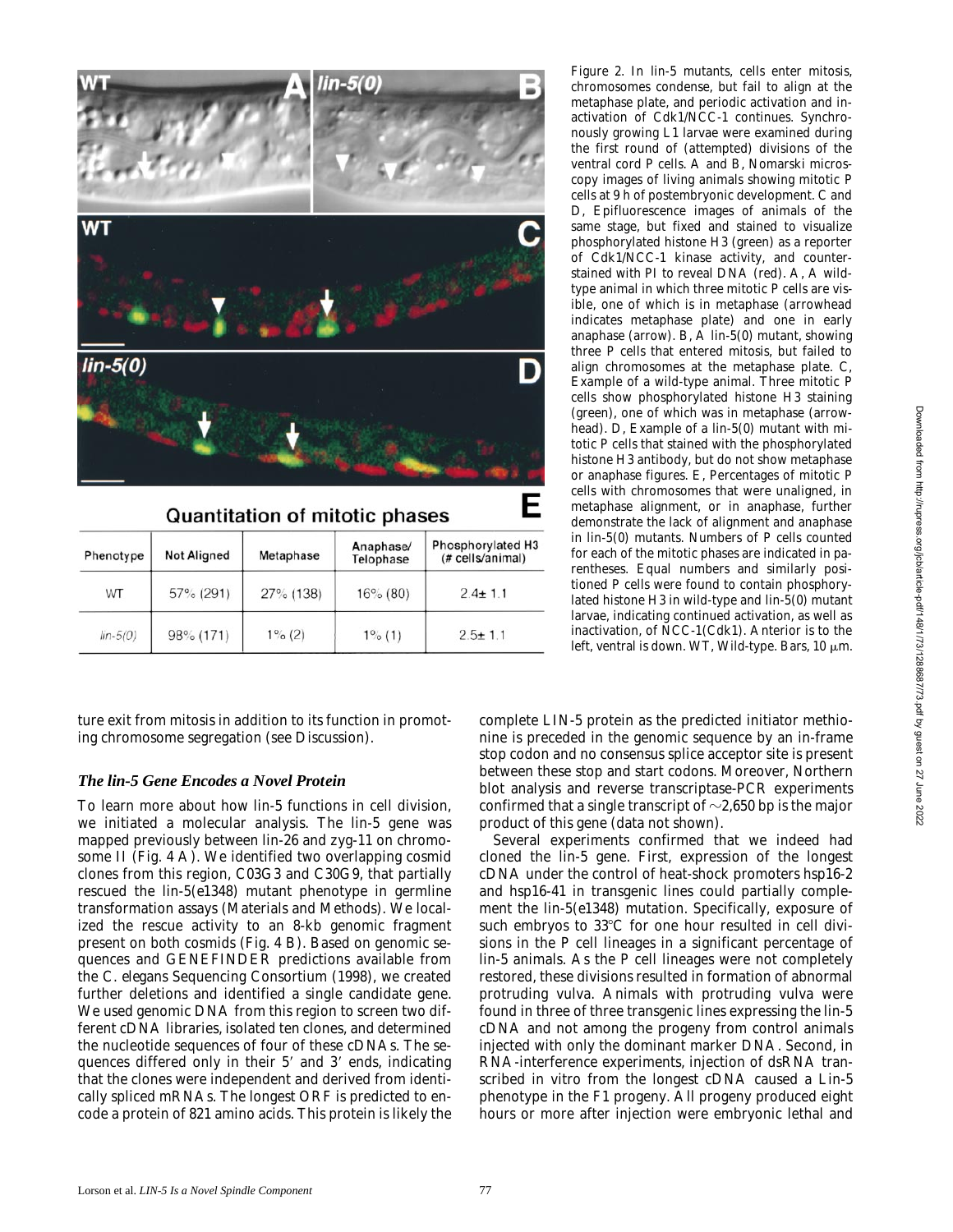

*Figure 3.* Partial, but not complete, inactivation of *lin-5* delays exit from mitosis, consistent with a *lin-5* function in both mitotic arrest and chromosome segregation. Arrested early L1 animals were shifted from 15 to 23°C (left) or 25°C (right), stimulated to develop synchronously by addition of food, and examined using Nomarski optics. The time in mitosis, determined as the time from disappearance of the nucleolus until reformation of the nuclear envelope, was recorded for the first (abortive) divisions in the P cell lineages. L1 larvae scored were of wild-type (WT), *lin-5(e1348)/*1, *lin-5(e1348)*, or *lin-5(ev571*ts*)* genotype.

closely resembled *lin-5(ev571*ts*)* embryos at the nonpermissive temperature (Fig. 1, F and G; Table I). In addition, some of the early progeny completed embryogenesis after injection, but failed larval cell divisions and resembled *lin-5(0)* mutants. This latter result is consistent with the interpretation that some of the first brood after RNA injection have maternal gene function, but lack zygotic gene activity (Tabara et al., 1998; Boxem et al., 1999). Finally, we identified the molecular lesions associated with the five existing *lin-5* alleles (Fig. 4, C and D). Four of the five alleles contain G–C to A–T transitions, the most common mutation induced by ethyl methanesulfonate (Anderson, 1995). Alleles *n3070* and *e1348* contain amber mutations and *n3066* contains an ochre mutation; these alleles should terminate translation after 52, 159, and 538 amino acids, respectively. The *e1457* allele contains a missense mutation, changing the glycine residue at position 40 to glutamate. The conditional allele *ev571*ts contains a duplication of 9 bp, followed by a T→C transversion, which results in an insertion in-frame of three amino acids within the coiled-coil domain. Thus, the genetic strength of the five *lin-5* alleles is largely in agreement with the lesions identified.

Searches of existing databases revealed that the LIN-5 protein is not closely related to any protein of known function. However, LIN-5 shares 42% amino acid identity with the protein product of F01G10.5, a gene predicted by the *C*. *elegans* Sequencing Consortium (1998; Fig. 4 D). We were unable to detect phenotypical consequences of F01G10.5 RNA interference, despite targeting two different segments of the gene and injecting wild-type animals as well as *lin-5(ev571*ts*)* mutants at a semipermissive temperature  $(20^{\circ}C, \text{data not shown}).$ 

A large central region of the LIN-5 protein, from amino acids 210 to 592, was predicted to form an  $\alpha$ -helical coiled coil according to the algorithm of Lupas et al. (1991). Many proteins with myosin-type coiled coils were found in homology searches with LIN-5. We did not consider these proteins to be homologous, as the similarities were restricted in all cases to the residues that form the heptad repeats. Both the  $NH<sub>2</sub>$  terminus and COOH terminus of LIN-5 contain five serine/threonine residues followed by a proline, seven of which are conserved in the termini of F01G10.5. These residues are potential targets for phosphorylation by Cdk's and MAP kinases, which may regulate *lin-5* function in mitosis.

## *LIN-5 Protein Colocalizes with Components of the Meiotic and Mitotic Spindle*

To better understand the function of *lin-5*, we determined the subcellular localization of its product. Anti–LIN-5 mAbs were generated after immunizations with a COOHterminal fragment expressed in and purified from *E*. *coli*. Using these antibodies in immunostaining experiments, we detected distinctly localized staining during both meiosis and mitosis (see below for details). Such staining was not observed when unrelated antibodies were used. In addition, the immunoreactivity completely disappeared after

|                     |         | Spindle orientation              |                                      |                         |               |               |  |
|---------------------|---------|----------------------------------|--------------------------------------|-------------------------|---------------|---------------|--|
|                     |         | Wild-type                        | Transverse                           | Reversal                | Longitudinal  | Abnormal      |  |
| Genotype            | Embryos | ⚠<br>∜a)P1<br>AB<br>$\rm \varpi$ | <i></i> ⊼<br>⚠<br>$\mathbb {V}$<br>▽ | ⚠<br>♦<br>$\mathbb {V}$ | ♦<br>N⊁       | ◈<br>⚠<br>₩   |  |
|                     | n       | $\%$                             | $\%$                                 | $\frac{0}{0}$           | $\frac{0}{0}$ | $\frac{0}{0}$ |  |
| Wild-type           | 27      | 92.6(25)                         | 3.7(1)                               | (0)<br>$\overline{0}$   | 3.7<br>(1)    | (0)           |  |
| $lin-5(RNAi)$       | 26      | 34.6(9)                          | 38.5(10)                             | 15.4(4)                 | 7.7<br>(2)    | 3.8<br>(1)    |  |
| $lin-5(ev571) 26°C$ | 26      | 34.6 $(9)$                       | 46.2(12)                             | 3.8(1)                  | (3)<br>11.6   | 3.8<br>(1)    |  |

*Table I. lin-5 Mutants Are Defective in Spindle Positioning*

Embryos were fixed and stained with antitubulin and PI. The position of the spindle was examined in two-cell embryos with fully condensed chromosomes in P1 (see Rose and Kemphues, 1998; Materials and Methods). The few abnormally positioned spindles observed in wild-type embryos were likely caused by the fixation and staining procedure. The number of embryos scored for each orientation are in parenthese.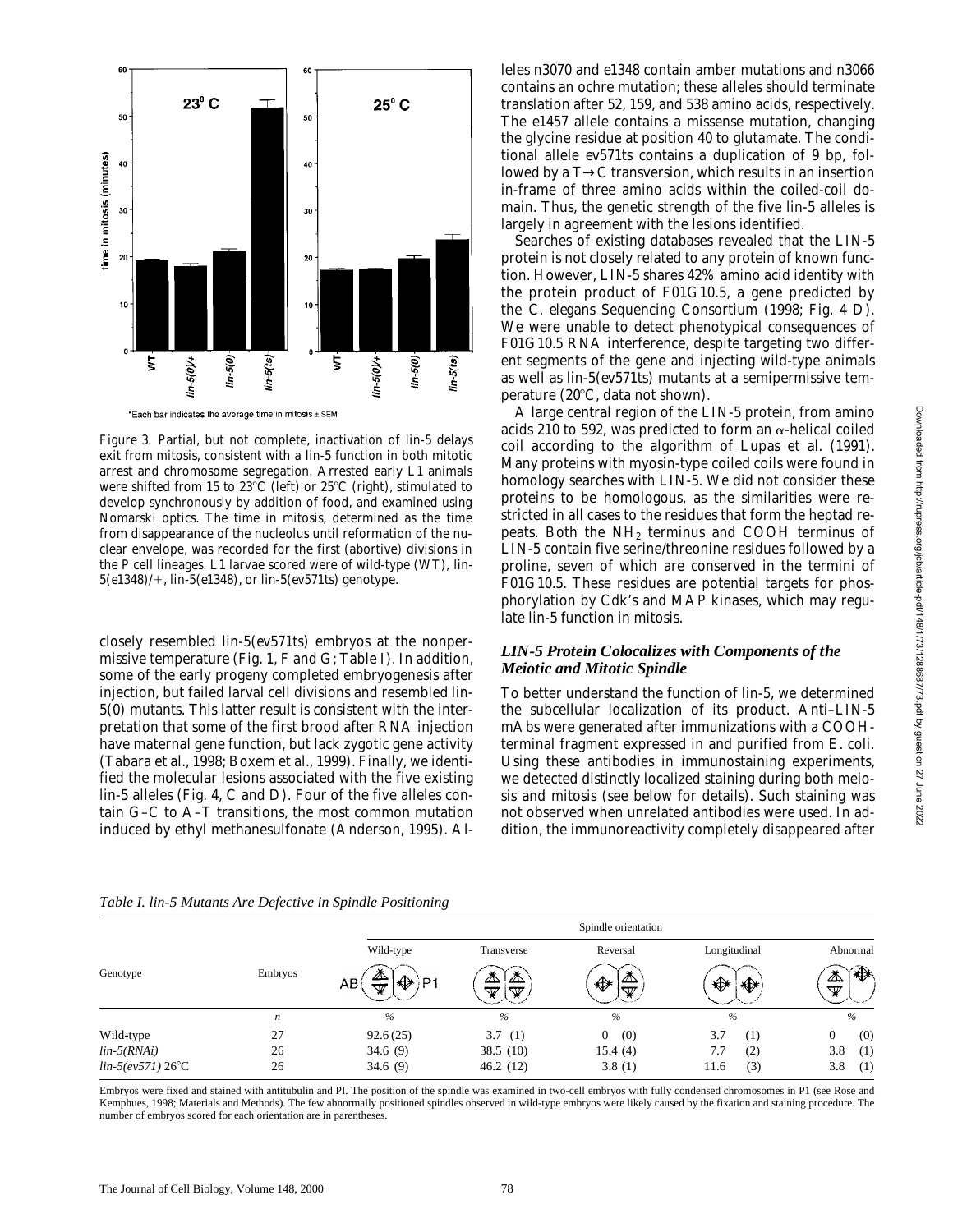

*Figure 4.* Molecular cloning of the *lin-5* gene. A, Genetic map. The *lin-5* region of linkage group II is indicated, as well as the closest cloned genes to the left and right of *lin-5*. Deletion *mnDf100* includes the *lin-5* gene. B, Physical map and cloning of *lin-5* by germline transformation rescue. Cosmids are shown below the physical map. Overlapping cosmids C03G3 and C30G9 partially rescued the *lin-5(0)* phenotype, as described in Materials and Methods. The minimal rescuing fragment was predicted by the *C*. *elegans* Sequencing Consortium (1998) to contain three ORFs. Genomic fragments containing the second ORF partially rescued the *lin-5(0)* phenotype. C, The predicted *lin-5* mRNA and LIN-5 protein. The predicted protein contains a large central  $\alpha$ -helical coiled-coil domain, as well as ten potential phosphorylation sites for proline-directed kinases, such as Cdc2/Cdk1. D, LIN-5 amino acid sequence and alignment with the *C*. *elegans* predicted ORF F01G10.5. Black boxes indicate residues of identity. The overlined region indicates the predicted  $\alpha$ -helical coiledcoil region shared between LIN-5 and F01G10.5. The molecular lesions in the *lin-5* alleles are indicated below the predicted protein in C and above the *lin-5* sequence in D.

*lin-5* RNA interference of control animals. Moreover, in agreement with the genetic strength of the alleles, staining was observed during abortive mitoses in mutant larvae homozygous for the *lin-5(ts)* allele, but not for any one of the four strong *lin-5* mutations. We conclude that these antibodies specifically detect LIN-5.

*C*. *elegans* development is initiated by fertilization of oocytes that are in meiotic prophase I. After fertilization, the maternal pronucleus completes meiosis I and II and two polar bodies are expelled. Subsequently, the maternal pronucleus migrates towards the paternal pronucleus in the posterior end of the egg, the two nuclei migrate together to the middle, the nuclear envelopes degrade, and a first mitotic spindle is formed. In immunostaining experiments with anti–LIN-5 antibodies, we observed the following localization pattern: LIN-5 was present at the meiotic spindles in the fertilized egg during meiosis I and II (Figs. 5 A and 6 C). Staining associated with the maternal pronucleus disappeared after completion of meiosis and LIN-5 became localized at the duplicated centrosomes that adjoined the paternal pronucleus (Fig. 5 B). LIN-5 remained localized at the centrosomes until completion of the first mitotic division. In all subsequent mitoses, LIN-5 was associated with the centrosomes and detectable after separation of the centrosomes in prophase until decondensation of chromosomes in telophase (Fig. 5, C–E). LIN-5 was also diffusely present in the cytoplasm and at two other locations; LIN-5 appeared microtubule-associated in cells with metaphase-aligned chromosomes (Figs. 5 F and 6 I). This localization was limited to the region between the poles and did not overlap with DNA staining. Therefore, it appeared to reflect specific association of LIN-5 with kinetochore microtubules. Finally, LIN-5 was diffusely present at the cell cortex in most embryonic cells from the two-cell stage onward (Fig. 5, D–F). During the larval stages, LIN-5 localized to the centrosomes from prophase to telophase and to the cell periphery in late mitosis. In adult hermaphrodites, mitosis is restricted to germ presursor cells in the distal ends of the gonad. LIN-5 was detected at the centrosomes of such cells and, in addition, diffuse cytoplasmic LIN-5 staining was detected in oocytes (data not shown). Finally, strong membrane-associated staining was detected in the gonad at all stages of development (data not shown).

LIN-5 colocalized with several components of the spindle apparatus. Its predominant localization to the centrosomes could reflect association with the centrioles or pericentrosomal matrix or, alternatively, could indicate that LIN-5 associates with microtubules that radiate from the centrosomes. We used the microtubule-destabilizing drug nocodazole to distinguish between these possibilities. Triple-staining experiments were performed to detect DNA, tubulin, and LIN-5 in embryos after nocodazole or control (DMSO) treatment (Fig. 6). Incubation with 20  $\mu$ g/ml nocodazole for 15 min resulted in elimination of mitotic spindle microtubules in 65% of the embryos (tubulin staining was either absent or restricted to a centrosomal dot in 52 of 80 embryos). Despite the fact that cells were mitotic, as was indicated by DNA condensation, LIN-5 was not localized to the centrosomes in these embryos (Fig. 6). LIN-5 localization to the meiotic spindle also disappeared after nocodazole treatment in 47 of 50 fertilized oocytes (Fig. 6). These results show that LIN-5 is not an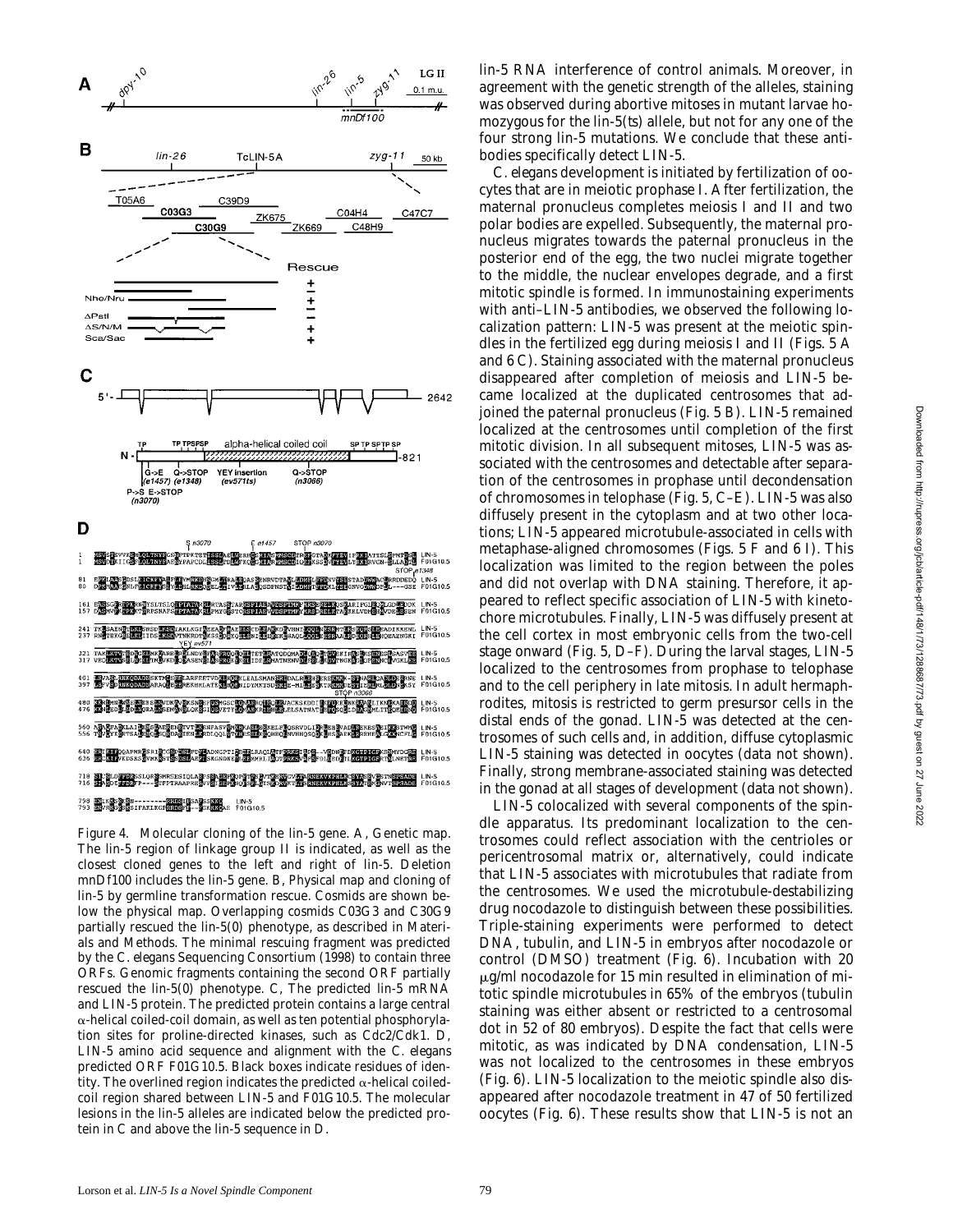

the embryo (arrowhead). Some LIN-5 protein was expelled with the polar bodies that are visible in A–D as large red dots at the anterior (left in all panels) of the embryo. B, One-cell embryo at the time of migration of the maternal pronucleus. LIN-5 was located at the duplicated centrosomes of the decondensed sperm pronucleus (arrows) and was no longer detected at the oocyte pronucleus (arrowhead). C, LIN-5 remained associated with the centrosomes (arrows) during nuclear migration, rotation, and formation of the first mitotic spindle. D, LIN-5 is detected at the centrosomes (arrows) and kinetochore microtubules (arrowhead) of this two-cell embryo. E, LIN-5 is detected at the centrosomes, metaphase spindle (arrowhead), and cell cortex (arrow) of mitotic cells throughout embryogenesis. F, Magnification of a multicellular embryo to illustrate the localization of LIN-5 at the kinetochore microtubules (arrowhead) in metaphase

Downloaded from http://rupress.org/jcb/article-pdf/148/1/73/1288687/73.pdf by guest on 27 June 2022 Downloaded from http://rupress.org/jcb/article-pdf/148/1/73/1288687/73.pdf by guest on 27 June 2022

*Figure 5.* LIN-5 localizes in a cell cycle-dependent manner to the meiotic spindle, mitotic centrosomes, and kinetochore microtubules. In addition, LIN-5 is present in the cytoplasm and at the cell periphery. Staining with LIN-5–specific antibodies is indicated in green, DNA staining with PI in red. A, Fertilized embryo in meiosis II. LIN-5 was localized to the meiotic spindle (arrow). The condensed sperm pronucleus is visible at the posterior of

integral component of the centrosome, but rather directly or indirectly associates with the microtubules emanating from the centrosomes.

In conclusion, consistent with its role in chromosome segregation, LIN-5 is localized at the spindle apparatus in meiosis and mitosis. Its localization at the meiotic spindle, mitotic centrosomes, and metaphase microtubules are all dependent on the presence of microtubules.

## *lin-5 Appears Required for Spindle Force, but Not for Centrosome Duplication or Spindle Assembly*

As a component of the mitotic apparatus, LIN-5 could act

in spindle assembly and, for instance, be required for centrosome duplication or nucleation of microtubules. Alternatively, LIN-5 could act more specifically in the generation of spindle force and affect either microtubule motor proteins or microtubule dynamics. We examined the spindle apparatus in *lin-5* mutant embryos and larvae to test these possibilities.

cells. Bars,  $\sim$ 10  $\mu$ m.

Staining with antitubulin antibodies revealed that centrosomes duplicated and migrated to opposite poles in *lin-5(ev571*ts*)* or *lin-5(RNAi)* mutant embryos and *lin-5(0)* L1 larvae. Mitotic microtubules were nucleated, at least in part, and bipolar spindles formed (Fig. 7). In fact, centrosome duplication continued and the number of cen-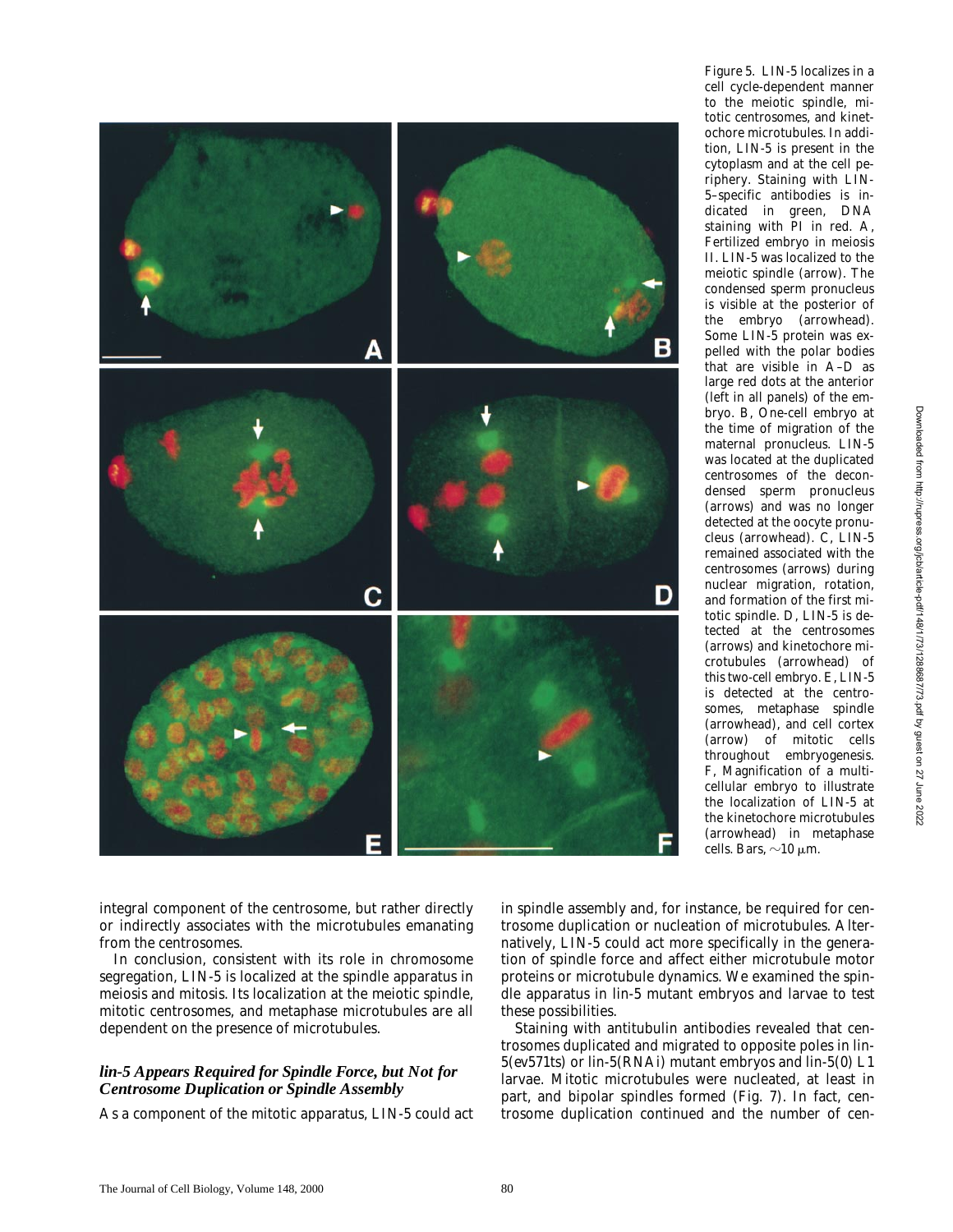

*Figure 6.* LIN-5 localization is disrupted by treatment with nocodazole. Immunofluorescence micrographs of untreated (A–C and G–I) and nocodazole-treated (D–F and J–L) wild-type embryos stained with DAPI (left), antitubulin antibodies (middle), or anti–LIN-5 antibodies (right) during meiosis (A–F) and mitosis (G–L). In embryos with depolymerized microtubules, LIN-5 did not localize to the meiotic spindle, centrosomes, and metaphase spindle. Anterior is to the left. Bars,  $\sim$ 10  $\mu$ m.

trosomes doubled with each additional abortive division (Fig. 7 C). Thus, *lin-5* is not required for centrosome duplication. Moreover, DNA replication and centrosome duplication both continued in *lin-5* mutants in the absence of chromosome segregation.

As mentioned above, chromosomes failed to move towards or away from the metaphase plate during abortive mitoses in *lin-5(0)* mutants, indicating absence of spindle force. In addition, we observed defects in rotation of centrosomes and spindle positioning in *lin-5* embryos and L1 larvae. Defects in spindle positioning occurred as early as the first division in *lin-5(RNAi)* and *lin-5(ev571*ts*)* embryos (see below), whereas chromosome congression, segregation, and cytokinesis usually failed after two to four divisions.

The position of the spindle apparatus determines the cleavage plane of the cell, which is an important element in regulating symmetry and direction of cell division, two key aspects of animal development. Centrosome migrations in *C*. *elegans* have been well studied, in particular during the first two mitotic cleavages (for review, White and Strome, 1996). In wild-type embryos, the first mitotic spindle is oriented along the long axis of the egg (Fig. 8 B). The spindle migrates posteriorly during the first mitosis, causing the first cleavage to produce two unequal cells: a larger anterior cell, AB, and a smaller posterior cell, P1 (Fig. 8 C). After this division, the centrosomes duplicate in both daughters and migrate to opposite poles. In the AB cell, the spindle is formed in this direction and a transverse division follows. In the P1 cell, the spindle rotates  $90^{\circ}$  and the subsequent division is longitudinal (Fig. 8 D; Table I).

To quantify the defects in spindle positioning and rotation in *lin-5(ts)* and *lin-5(RNAi)* embryos, we stained embryos with antitubulin antibodies and PI. In addition, we followed early embryonic development, using Nomarski optics and time-lapse video recordings, to further characterize the abnormalities. Both methods indicated apparently normal centrosome segregation and spindle formation in early *lin-5* embryos, whereas spindle positioning frequently failed (Figs. 7, D and E, and 8). Deviations from wild-type development were seen as early as meiosis: in 7 of 25 *lin-5(RNAi)* embryos fixed before pronuclear fusion, two maternal pronuclei were formed at the anterior end rather than one (data not shown; and Fig. 8 E). Video recordings of such embryos showed that both maternal pronuclei migrated to the posterior and fused with the paternal pronucleus. The first division appeared symmetrical in 9 of 28 *lin-5(RNAi)* embryos fixed at the two-cell stage (data not shown; and Fig. 8 G). Video microscopy revealed that this defect was caused by failure of the first spindle to migrate posteriorly, after being formed at the correct position. The rocking movements that normally coincide with this migration did not occur during the defective divisions. Embryos in which the spindle was mislocalized nevertheless completed the first cycle of chromosome segregation and cytokinesis. At the two-cell stage, the position of the spindle was examined in embryos with fully condensed chromosomes in P1 (Table I). Approxi-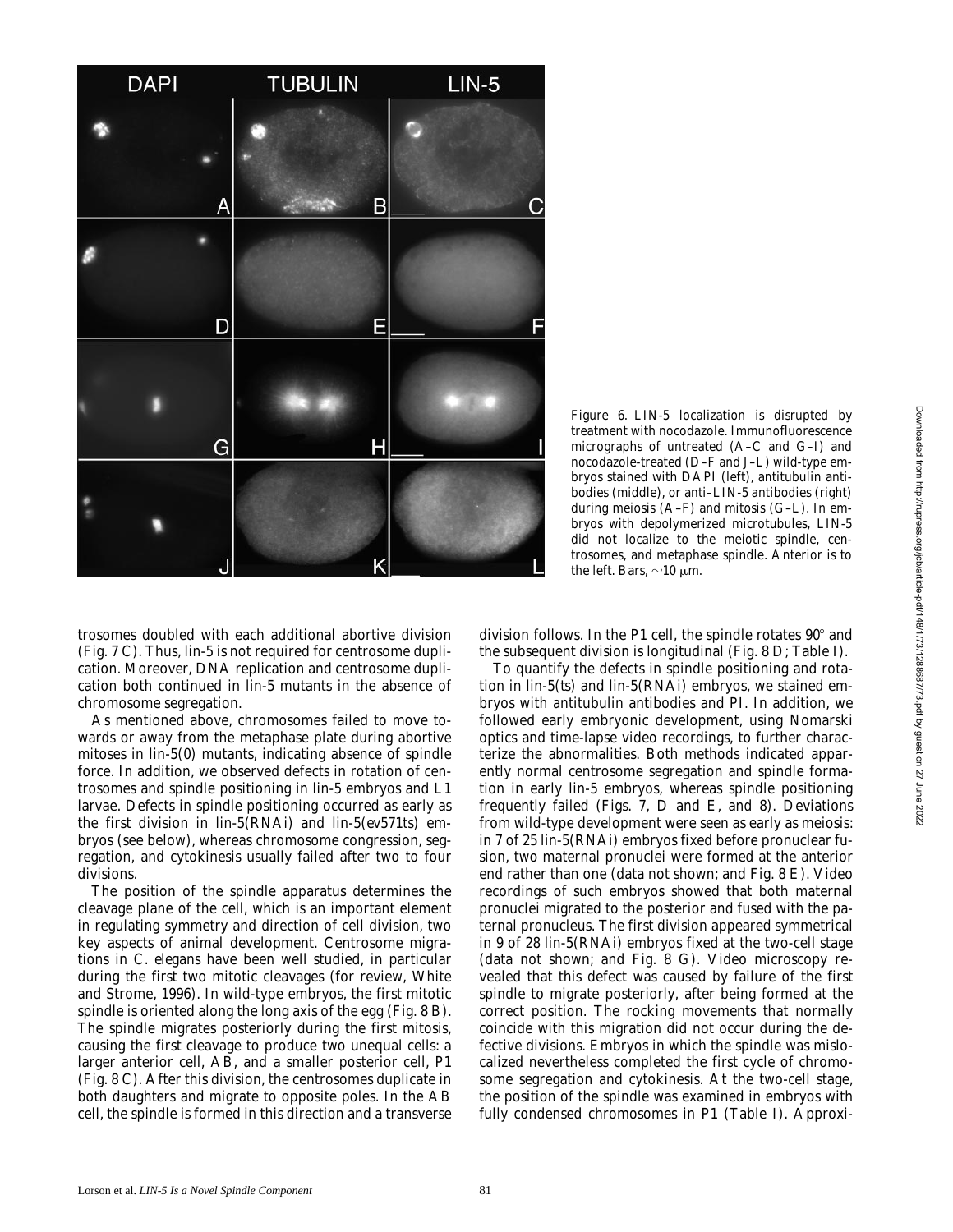

*Figure 7.* Immunostaining of tubulin, showing that *lin-5* is not essential for bipolar spindle formation, centrosome duplication, and microtubule nucleation, but is required for correct spindle positioning. Tubulin staining is in green, DNA staining in red. Bipolar spindles formed in intestinal nuclei of wild-type (A) and *lin-5* mutant (B) L1 larvae. We also observed apparently normal bipolar spindles in *lin-5* mutants in the Q, V, H, and P cells (data not shown). C, Late L1 *lin-5* mutant with multiple centrosomes (arrows) and polyploid nuclei (arrowheads) in the ventral

nerve cord. The number of centrosomes was found to double with each defective division. D, A wild-type embryo showing normal spindle formation and positioning at the two-cell stage. Anterior is to the left. E, A *lin-5(RNAi)* two-cell embryo showing apparently normal spindle formation, but defective spindle rotation. The spindle of the P1 blastomere did not rotate to establish a longitudinal spindle orientation, in contrast to that in the wild-type embryo in D. F, A *lin-5(RNAi)* embryo in which spindle microtubules were formed (arrows), even subsequent to defective nuclear and cytoplasmic division of the AB cell (left). Note that the first rounds of chromosome congression and segregation are completed in *lin-5(RNAi)* embryos, but not in *lin-5(0)* mutant larvae. Bars,  $\sim$ 10  $\mu$ m.

mately half of the *lin-5* embryos were found to have abnormally positioned spindles. In most of these embryos, the P1 spindle was transverse, indicating failure to rotate to the longitudinal position (Figs. 7 E and 8 H; Table I). Other spindle orientations were also observed with lower frequencies (Table I). These latter defects may have resulted indirectly from a symmetrical first division and coincident defects in the identity of AB and P1. P granules were correctly localized in 39 of 41 embryos that showed no detectable LIN-5 immunoreactivity. These granules segregate to the germline-precursor cells in a microfilamentdependent manner (Strome and Wood, 1983). Thus, the actin cytoskeleton and establishment of cell identities are at least partly functional in *lin-5* embryos after RNAi treatment.

Chromosome movements, centrosome rotation, and spindle migration all are brought about by the spindle apparatus. We conclude that bipolar spindles can be formed in *lin-5* mutants. However, the function of the spindle in generating the forces required for correct chromosome movements and centrosome positioning appear to depend on *lin-5*.

## *Discussion*

#### *lin-5 Is Required Generally for Mitotic Cell Division*

In this study, we further defined the function of *lin-5* in vivo, based on observations of the phenotype conferred by null mutations, the conditional *ev571*ts mutation and RNA interference. We cloned *lin-5*, characterized its genomic structure and nucleotide sequences, and identified the molecular lesions in the five existing mutant alleles. In addition, we determined the subcellular localization of the LIN-5 protein during different cell cycle and developmental stages. Finally, we showed that LIN-5 localization to

the spindle depends on microtubules. Together, our data establish that *lin-5* encodes a novel component of the spindle apparatus essential for multiple cell division events. We will discuss below how *lin-5* may function.

The presence of maternal product introduces a complication in studying genes that act both early and late in development (see O'Connell et al., 1998; Boxem et al., 1999). Animals homozygous for null mutations in *lin-5* or other essential cell cycle genes have to be obtained from heterozygous parents. The single copy of the wild-type gene in a *lin-5/*1 mother provides maternal function and allows embryonic cell division to occur normally. Analysis of the first round of defective postembryonic divisions provides the best information of the null mutant phenotype. However, conclusions based solely on these divisions may be misguided by persistence of maternal product in a subset of cells. In addition, analysis of the null phenotype neither reveals how *lin-5* acts in embryogenesis nor takes advantage of the visibility of mitotic processes in the much larger embryonic cells. By combining experiments with null mutants, a conditional allele, and RNA interference, we have been able to address the function of *lin-5* during various stages of development. These different studies have highlighted different roles. The essential roles of *lin-5* in alignment and segregation of chromosomes, as well as cytokinesis, was most evident during abortive larval divisions in *lin-5(0)* mutants. A role for *lin-5* in spindle positioning was most apparent in early embryonic divisions, although abnormal spindle locations were also detected in *lin-5(0)* larvae stained for tubulin.

Formation of two maternal pronuclei and defective spindle migrations in early *lin-5* embryos implied roles for *lin-5* in meiosis and the first mitotic divisions. Such functions are consistent with the prominent presence of LIN-5 at the meiotic spindle and mitotic centrosomes. However,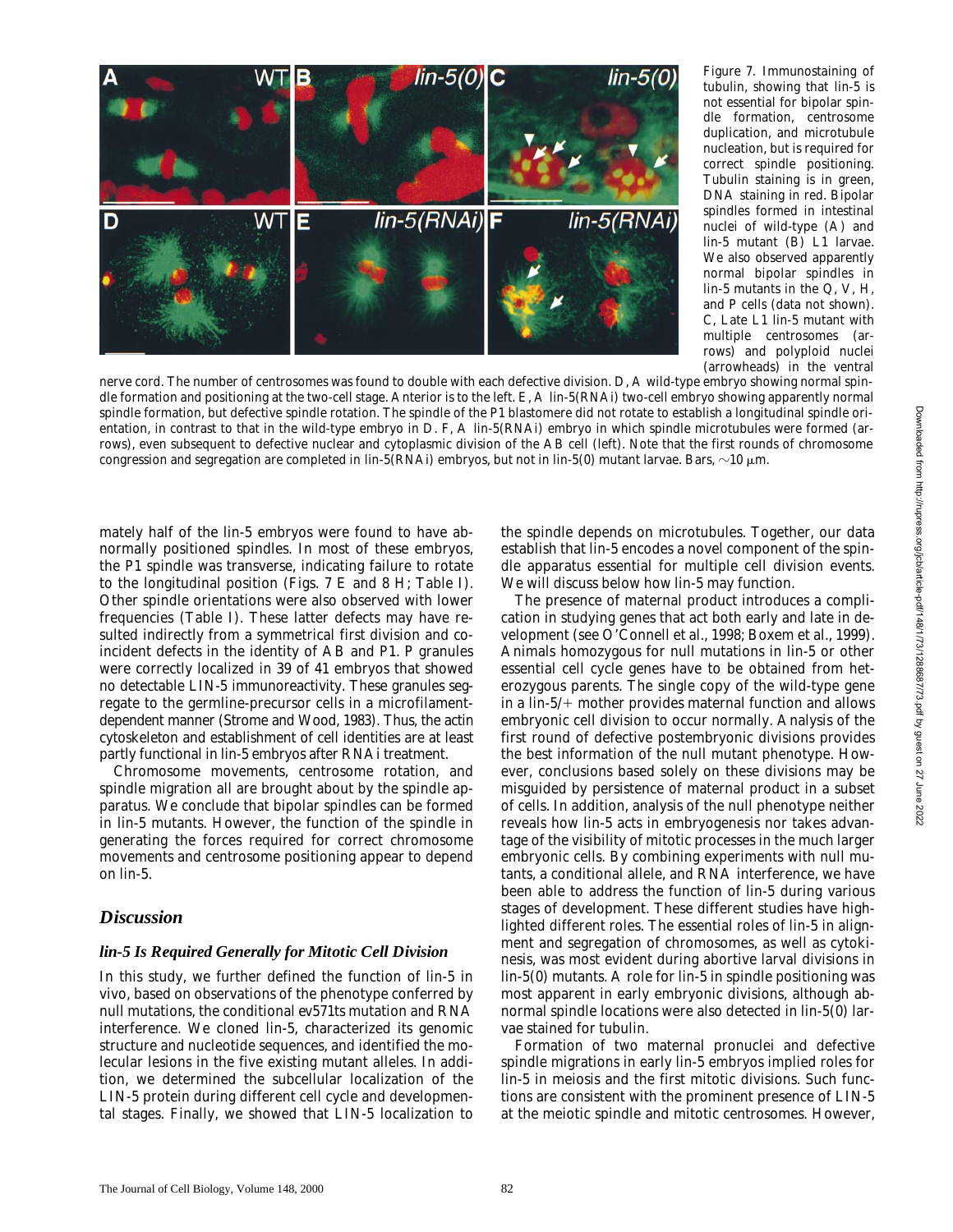

*Figure 8.* Nomarski images of living embryos. A–D, Selected images from a chronological time-lapse sequence showing early division events in a wild-type embryo. E-H, Images from multiple *lin-5(RNAi)* embryos illustrating defects in meiotic division and mitotic spindle positioning. Anterior is to the left, ventral is down. A and E, Pronuclear migration and pseudocleavage. During meiosis in the wild-type, a single maternal pronucleus is formed (arrow) that migrates to the posterior. Meiotic defects can result in the formation of two maternal pronuclei (arrows) in *lin-5(RNAi)* embryos. Arrowheads indicate the sperm pronucleus with duplicated centrosomes. B and F, Formation of the first mitotic spindle. Asters are indicated by arrowheads; arrow points to an abnormally large polar body in the *lin-5(RNAi)* embryo. C and G, Two-cell embryos. The *lin-5(RNAi)* embryo has divided symmetrically. Arrowheads indicate cleavage plane. D and H, Preceding the second divisions, the centrosome/nucleus complex has rotated in the wild-type P1 blastomere, but not in the *lin-5(RNAi)* embryo. Arrowheads indicate spindle positions. Bar,  $10 \mu m$ .

a few rounds of chromosome segregation and cytokinesis were generally completed, despite the abnormal spindle positions. It is possible that these first divisions are driven by residual or paternally provided *lin-5* function. However, after RNA interference, LIN-5 protein was no longer detectable at the meiotic spindles, centrosomes, cell periphery, and cytoplasm, indicating a severe and possibly complete loss of protein. LIN-5 was also not detected in spermatozoa, making it unlikely that early divisions depend on paternal wild-type product formed before inactivation of *lin-5*.

As an alternative explanation, intrinsic differences between early and later divisions could determine whether or not *lin-5* is essential for chromosome segregation. A number of genes involved in chromosome segregation have different roles in meiotic versus mitotic divisions (Clark-Maguire and Mains, 1994; Matthews et al., 1998). During female meiosis in *C*. *elegans*, a barrel-shaped bipolar spindle is formed with very short microtubules (Albertson and Thomson, 1993). The organization of this spindle does not involve centrosomes and presumably occurs in a sequence opposite to that seen in mitosis, with microtubule formation starting at the chromatin rather than the poles (Merdes and Cleveland, 1997). However, early mitotic divisions require spindle function over relatively large distances in rapid order. Thus, chromosome segregation during these divisions would be expected to be highly sensitive to defective spindle components. Therefore, we propose that the limited role of *lin-5* in the first mitotic divisions is due to partial redundancy with another gene, possibly with strict maternal expression. The predicted gene, F01G10.5, was an apparent candidate for acting in this way: it encodes a product with 42% overall amino acid identity and similar in size and structure to LIN-5. However, we were unable to detect any functional overlap between F01G10.5 and *lin-5*. Injection of F01G10.5 dsRNA apparently did not affect the progeny, whether injected alone or together with *lin-5* dsRNA into wild-type animals or partial loss-of-function *lin-5* mutants. As *lin-5(ts)* mutant embryos and *lin-5(RNAi)* embryos displayed a highly similar phenotype, *lin-5* dsRNA most likely interferes specifically with *lin-5* function.

#### *How Does lin-5 Act in Chromosome Segregation?*

Based on the loss-of-function phenotype and protein localization data, some predictions can be made about how *lin-5* functions in cell division. Below, we discuss how *lin-5* could act by affecting microtubule dynamics, microtubule/ cortex interactions, or the localization/activity of a microtubule motor.

The primary amino acid sequence does not reveal a function, as the only prominent feature of the LIN-5 protein is a central coiled-coil domain. This domain likely is used to form stable associations with either LIN-5 itself or with other proteins (Lupas, 1996). Coiled coils are found in proteins as diverse as transcription factors and keratins, and many coiled-coil proteins have been implicated in spindle function (e.g., Stearns and Winey, 1997). In database searches, we identified a large number of proteins with weak similarity to the coiled-coil domain in LIN-5. However, amino acid identities did not extend beyond the heptad repeats in any protein, with the exception of the product of predicted *C*. *elegans* gene F01G10.5.

Among the proteins that share similarity with the LIN-5 coiled-coil domain are structural components of the spindle pole bodies and centrosomes. LIN-5 is not an integral constituent of the centrosomes, but rather locates to the microtubules that emanate from the spindle poles. This conclusion is based on a number of observations. First, LIN-5 was associated with the meiotic spindle, which is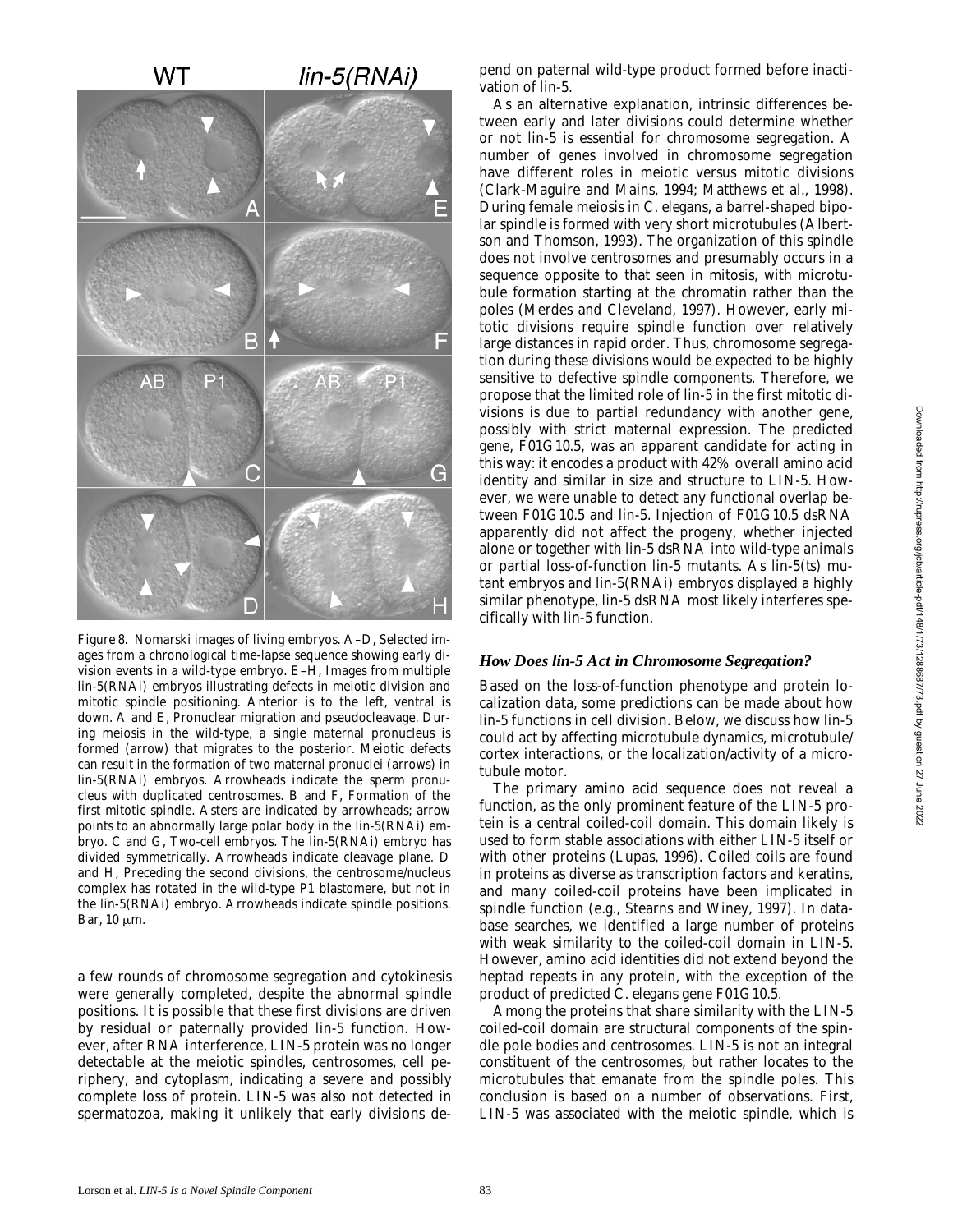formed in the absence of centrosomes (Albertson and Thomson, 1993). Second, LIN-5 was not detected at the centrosomes until after their duplication and separation. Third, LIN-5 was detected at the kinetochore microtubules in metaphase cells. Finally, the localization of LIN-5 at the centrosomes and spindle was disrupted by microtubule depolymerization with nocodazole.

In the absence of *lin-5* function, a bipolar spindle is formed that fails to position itself or to move the chromosomes. Spindle migration and chromosome movements depend on forces generated by a large number of motor proteins in concert with microtubule assembly and disassembly. The meiotic spindles and mitotic apparatus are disorganized and contain abnormally short microtubules in embryos mutant for *zyg-9* (Matthews et al., 1998). ZYG-9 is a *C*. *elegans* MAP215-related protein and is thought to regulate microtubule turnover (Matthews et al., 1998). Such gross abnormalities in spindle structure were not detected in *lin-5* mutants. In fact, in living *lin-5(RNAi)* embryos, mitotic spindles assembled with normal appearance and timing. Therefore, we do not expect that *lin-5* primarily affects microtubule dynamics, although quantitative studies will be required to further investigate such a role.

Cytoplasmic dynein and at least seven different families of kinesin-related proteins have been found associated with the spindle (for reviews, Hoyt et al., 1997; Stearns, 1997). Several of these motor proteins show M phasedependent localizations that partly overlap with LIN-5. Perhaps the best match in mutant phenotype and protein localization exists between *lin-5* and cytoplasmic dynein motors. Dynein motors have been implicated in multiple mitotic functions, including nuclear migration, centrosome separation, spindle organization, spindle orientation, and cytokinesis (for reviews, Hoyt et al., 1997; Stearns, 1997; Karki and Holzbaur, 1999). The localization of cytoplasmic dynein is equally diverse and includes the meiotic spindle, mitotic centrosomes, and cell cortex. Dynein is present in the cell in large protein complexes with multiple subunits. Distinct functions of dynein motor complexes likely depend on specific subunits. For instance, a complex that includes NuMA and dynactin has been implicated in mitotic spindle assembly and is located at the centrosomes in mammalian cells (Merdes et al., 1996). Another component, DNC-1/p150<sup>Glued</sup>, is localized at a cortical microtubule attachment site in early *C*. *elegans* embryos and acts together with DNC-2/dynamitin in cleavage plane specification (Skop and White, 1998). Importantly, staining of *C*. *elegans* embryos with antibodies that recognize the dynein heavy chain has shown a partial overlap in subcellular localization with LIN-5 (Gönczy et al., 1999b). Most notable is the observation that both proteins are located at the cell cortex, in addition to the spindle, which has not been described for any member of the family of kinesin-related motor proteins. Based on the similarities in localization, we favor a model in which LIN-5 is required for the localization or regulation of a specific cytoplasmic dynein motor complex.

## *Cytokinesis Depends on lin-5 Function*

Cytokinesis could either directly or indirectly require *lin-5*

function. On one hand, a significant percentage of *lin-5* RNAi-treated embryos have multinucleated cells. This observation indicates that cytokinesis can fail despite completion of chromosome segregation, as seen in cytokinesisspecific mutants (Swan et al., 1998; Gönczy et al., 1999a). On the other hand, the failure to undergo cytokinesis is generally preceded by defective chromosome segregation in *lin-5* mutants. In fact, after *lin-5*-RNAi treatment, some early embryos formed extra ectopic division planes and anucleate cells. As the specification of the cleavage plane is dictated by the spindle, *lin-5* might affect cytokinesis through its spindle function. The role of the spindle in cytokinesis likely involves two types of microtubules. The spindle pole position appears to be sensed by the cortex through an interaction with astral microtubules (reviewed by Strome, 1993). This interaction likely determines the position of the actomyosin ring. In addition, microtubules of the spindle midzone have important roles in the completion of cleavage (Wheatley and Wang, 1996). LIN-5 is not detected at the astral microtubules, the midzone microtubules, or the cleavage furrow. Therefore, it is unlikely that LIN-5 actively participates in the cleavage process. The lack of anaphase in *lin-5* mutants should prevent the midzone localization of essential regulators of cytokinesis, such as kinesins and members of the Polo and Aurora kinase families (for review, Field et al., 1999). Thus, cytokinesis could fail as an indirect consequence of LIN-5 absence. However, LIN-5 is present at the spindle, as well as the cell periphery. This localization and the observed roles in polar body formation, spindle rotation, and chromosome movements may all be explained by a requirement for *lin-5* in promoting spindle/cortex contacts that also affect cytokinesis.

### *lin-5 May Be Required for a Mitotic Checkpoint*

In most animals studied, embryonic divisions lack certain cell cycle controls and consist of rapidly alternating S and M phases (for review, Hartwell and Weinert, 1989). *C*. *elegans* embryos treated with microtubule-interfering drugs continue DNA replication in the absence of chromosome segregation (Laufer et al., 1980; Strome and Wood, 1983), consistent with absence of a spindle assembly checkpoint. Therefore, checkpoint function must be examined during the conventional cell cycles later in development. It is presently unknown when *C*. *elegans* cell cycles acquire G1 and G2 phases and when a mitotic checkpoint might be established. Based on the time between embryonic divisions (Schierenberg et al., 1980; Sulston et al., 1983), switching to more conventional cycles may be gradual and lineagedependent. We have been unable to study the spindle checkpoint directly during postembryonic development, as *C*. *elegans* larvae appeared highly resistant to all tested microtubule-interfering drugs (see Materials and Methods). The *C*. *elegans* Sequencing Consortium (1998) has identified homologues of several genes that act in the spindle assembly checkpoint in other species, including BUB1, BUB2, and MAD2, suggesting conservation of this checkpoint.

In *lin-5* null mutants, blast cells continued to cycle without chromosome segregation, even during larval development. This observation indicates either that *lin-5* acts in a process not monitored by a mitotic checkpoint or that *lin-5*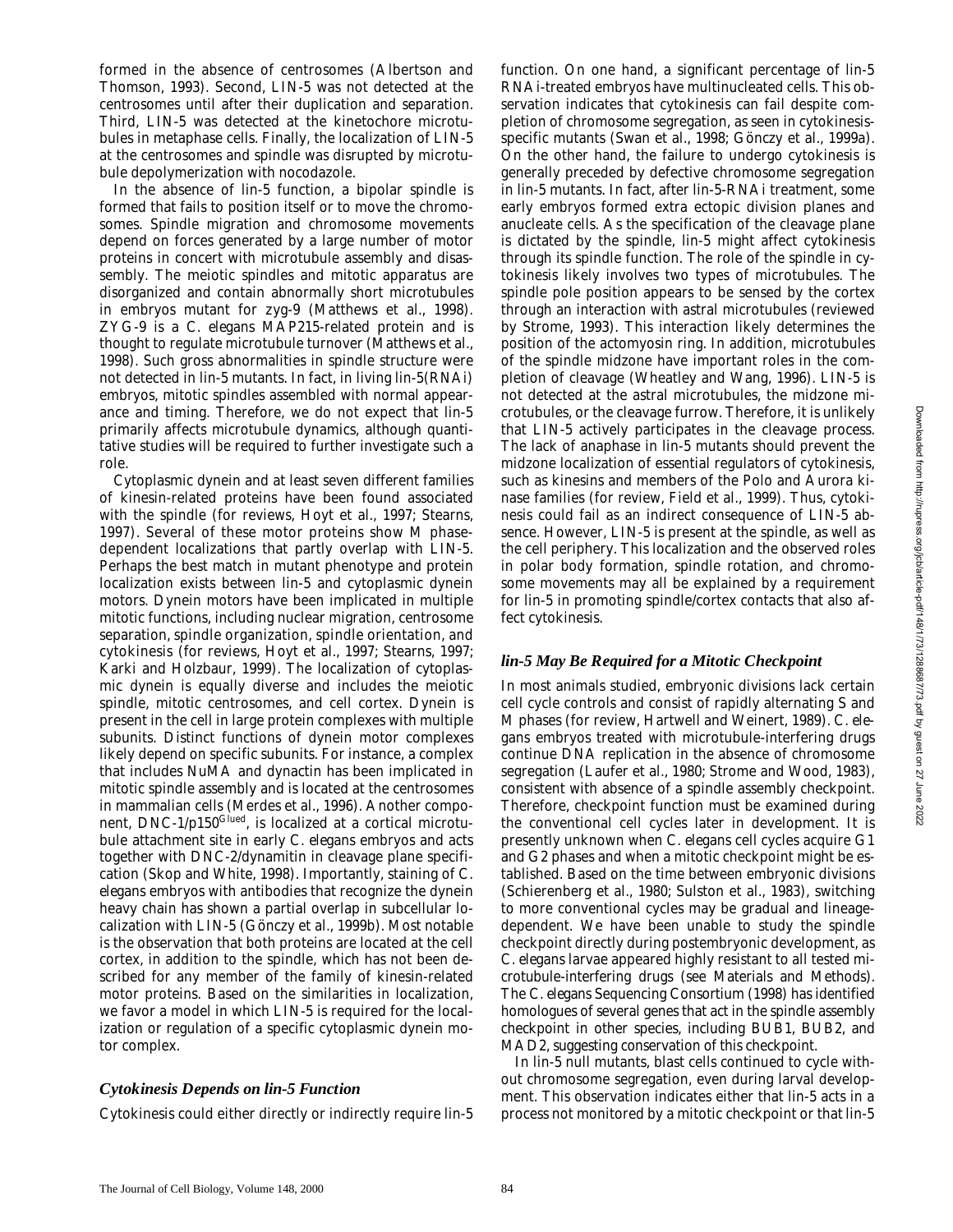is required to engage such a checkpoint. We observed that cells delayed their exit from mitosis after incomplete inactivation of *lin-5*. Together, these observations are consistent with a dual role for *lin-5*. Specifically, *lin-5* might act both to promote chromosome segregation and to prevent premature exit from mitosis in response to defects in chromosome segregation. In this case, complete inactivation of *lin-5* would remove both functions, whereas partial inactivation could have a differential effect, such as preventing chromosome segregation while still allowing a checkpointinduced delay. Further studies will be required to test this hypothesis.

In summary, we propose that *lin-5* has at least two direct roles in cell division: a role in spindle positioning and a role in chromosome movement. In addition, *lin-5* is involved directly or indirectly in cytokinesis and in the coupling of DNA replication, centrosome duplication, and mitotic division. As outlined above, we favor the model that *lin-5* brings about its functions by localizing or regulating a motor–protein complex and/or by promoting the connection between spindle microtubules and the cell cortex. Further studies of *C*. *elegans* should help define how *lin-5* acts during cell division and provide further insights into the mechanisms that accomplish accurate chromosome segregation in animal cells.

We express our gratitude to David Merz and Joe Culotti for gift of the *ev571* allele, Ed Harlow and Chidi Ezuma-Ngwu for help with mAbs, Karen Bennett for P-granule antibodies, Alan Coulson and Michel Labouesse for physical map information and cosmids, Beth James for sequencing assistance, and Alex Knight for the MacStripe program. We thank Nick Dyson, Ridgely Fisk, Iswar Hariharan, Anne Hart, and Marc Vidal for critically reading the manuscript. We are grateful to Yimin Ge and the Cutaneous Biology Research Center of the Massachusetts General Hospital for confocal analysis.

The *Caenorhabditis* Genetics Center, supported by the National Institutes of Health National Center for Research Resources, provided several strains for this work. H.R. Horvitz is an Investigator of the Howard Hughes Medical Institute. This work was supported by a fellowship to S. van den Heuvel from the Helen Hay Whitney Foundation and by grants to S. van den Heuvel from the National Institutes of Health, the Jessie B. Cox Charitable Trust and the Medical Foundation; and by the Howard Hughes Medical Institute.

Submitted: 10 September 1999 Revised: 16 November 1999 Accepted: 3 December 1999

#### *References*

- Albertson, D.G., and J.N. Thomson. 1993. Segregation of holocentric chromosomes at meiosis in the nematode, *Caenorhabditis elegans*. *Chromosome Res*. 1:15–26.
- Albertson, D.G., J.E. Sulston, and J.G. White. 1978. Cell cycling and DNA replication in a mutant blocked in cell division in the nematode *Caenorhabditis elegans*. *Dev. Biol*. 63:165–178.
- Anderson, P. 1995. Mutagenesis. *Methods Cell Biol*. 48:31–58.
- Boxem, M., D.G. Srinivasan, and S. van den Heuvel. 1999. The *Caenorhabditis elegans* gene *ncc-1* encodes a cdc2-related kinase required for M phase in meiotic and mitotic cell divisions, but not for S phase. *Development*. 126: 2227–2239.
- Brenner, S. 1974. The genetics of *Caenorhabditis elegans*. *Genetics*. 77:71–94.
- *C. elegans* Sequencing Consortium. 1998. Genome sequence of the nematode *C*. *elegans*: a platform for investigating biology. *Science*. 282:2012–2018.
- Clark-Maguire, S., and P.E. Mains. 1994. Localization of the *mei-1* gene product of *Caenorhabditis elegans*, a meiotic-specific spindle component. *J. Cell Biol*. 126:199–209.
- Desai, A., and T.J. Mitchison. 1997. Microtubule polymerization dynamics. *Annu. Rev. Cell Dev. Biol*. 13:83–117.
- Elledge, S.J. 1996. Cell cycle checkpoints: preventing an identity crisis. *Science*.

274:1664–1672.

- Field, C., R. Li, and K. Oegema. 1999. Cytokinesis in eukaryotes: a mechanistic comparison. *Curr. Opin. Cell Biol.* 11:68–80.
- Fire, A., S.W. Harrison, and D. Dixon. 1990. A modular set of lacZ fusion vectors for studying gene expression in *Caenorhabditis elegans*. *Gene*. 93:189–198.
- Fire, A., S. Xu, M.K. Montgomery, S.A. Kostas, S.E. Driver, and C.C. Mello. 1998. Potent and specific genetic interference by double-stranded RNA in *Caenorhabditis elegans*. *Nature*. 391:806–811.
- Gönczy, P., H. Schnabel, T. Kaletta, A.D. Amores, T. Hyman, and R. Schnabel. 1999a. Dissection of cell division processes in the one cell stage *Caenorhabditis elegans* embryo by mutational analysis. *J. Cell Biol*. 144:927–946.
- Gönczy, P., S. Pichler, M. Kirkham, and A.A. Hyman. 1999b. Cytoplasmic dynein is required for distinct aspects of MTOC positioning, including centrosome separation, in the one cell stage *Caenorhabditis elegans* embryo. *J. Cell Biol*. 144:927–946.
- Harlow, E., and D. Lane. 1998. Antibodies: A Laboratory Manual. Cold Spring Harbor Laboratory Press, Cold Spring Harbor, New York.
- Hartwell, L.H., and T.A. Weinert. 1989. Checkpoints: controls that ensure the order of cell cycle events. *Science*. 246:629–634.
- Horvitz, H.R., and J.E. Sulston. 1980. Isolation and genetic characterization of cell-lineage mutants of the nematode *Caenorhabditis elegans*. *Genetics*. 96: 435–454.
- Hoyt, M., A. Hyman, and M. Bahler. 1997. Motor proteins of the eukaryotic cytoskeleton. *Proc. Natl. Acad. Sci. USA*. 94:12747–12748.
- Hoyt, M.A., and J.R. Geiser. 1996. Genetic analysis of the mitotic spindle. *Annu. Rev. Genet*. 30:7–33.
- Karki, S., and E.L. Holzbaur. 1999. Cytoplasmic dynein and dynactin in cell division and intracellular transport. *Curr. Opin. Cell Biol*. 11:45–53.
- Kirby, C., M. Kusch, and K. Kemphues. 1990. Mutations in the par genes of *Caenorhabditis elegans* affect cytoplasmic reorganization during the first cell cycle. *Dev. Biol*. 142:203–215.
- Laufer, J.S., P. Bazzicalupo, and W.B. Wood. 1980. Segregation of developmental potential in early embryos of *Caenorhabditis elegans*. *Cell*. 19:569–577.
- Lieb, J.D., M.R. Albrecht, P.T. Chuang, and B.J. Meyer. 1998. MIX-1: an essential component of the *C. elegans* mitotic machinery executes X chromosome dosage compensation. *Cell*. 92:265–277.
- Lupas, A. 1996. Coiled coils: new structures and new functions. *Trends Biochem. Sci*. 21:375–382.
- Lupas, A., M. Van Dyke, and J. Stock. 1991. Predicting coils from protein sequences. *Science*. 252:1162–1164.
- Matthews, L.R., P. Carter, D. Thierry-Mieg, and K. Kemphues. 1998. ZYG-9, A *Caenorhabditis elegans* protein required for microtubule organization and function, is a component of meiotic and mitotic spindle poles. *J. Cell Biol*. 141:1159–1168.
- McKim, K.S., and R.S. Hawley. 1995. Chromosomal control of meiotic cell division. *Science*. 270:1595–1601.
- Mello, C.C., J.M. Kramer, D. Stinchcomb, and V. Ambros. 1991. Efficient gene transfer in *C. elegans*: extrachromosomal maintenance and integration of transforming sequences. *EMBO* (*Eur. Mol. Biol. Organ.*) *J*. 10:3959–3970.
- Mendenhall, M.D., and A.E. Hodge. 1998. Regulation of Cdc28 cyclin-dependent protein kinase activity during the cell cycle of the yeast *Saccharomyces cerevisiae*. *Microbiol. Mol. Biol. Rev*. 62:1191–1243.
- Merdes, A., and D.W. Cleveland. 1997. Pathways of spindle pole formation: different mechanisms; conserved components. *J. Cell Biol*. 138:953–956.
- Merdes, A., K. Ramyar, J. Vechio, and D. Cleveland. 1996. A complex of NuMa and cytoplasmic dynein is essential for mitotic spindle assembly. *Cell*. 87:447–458.
- Morgan, D.O. 1997. Cyclin-dependent kinases: engines, clocks, and microprocessors. *Annu. Rev. Cell Dev. Biol*. 13:261–291.
- Nasmyth, K. 1996. Viewpoint: putting the cell cycle in order. *Science*. 274:1643– 1645.
- O'Connell, K.F., C.M. Leys, and J.G. White. 1998. A genetic screen for temperature-sensitive cell-division mutants of *Caenorhabditis elegans*. *Genetics*. 149:1303–1321.
- Okkema, P.G., and A. Fire. 1994. The *Caenorhabditis elegans* NK-2 class homeoprotein CEH-22 is involved in combinatorial activation of gene expression in pharyngeal muscle. *Development*. 120:2175–2186.
- Riddle, D.L., T. Blumenthal, B.J. Meyer, and J.R. Priess. 1997. *C. elegans* II. Cold Spring Harbor Laboratory Press, Cold Spring Harbor, New York.
- Rose, L.S., and K. Kemphues. 1998. The *let-99* gene is required for proper spindle orientation during cleavage of the *C. elegans* embryo. *Development*. 125: 1337–1346.
- Sambrook, J., E.F. Fritsch, and T. Maniatis. 1989. Molecular Cloning: A Laboratory Manual, Second Edition. Cold Spring Harbor Laboratory Press, Cold Spring Harbor, New York.
- Schierenberg, E., J. Miwa, and G. von Ehrenstein. 1980. Cell lineages and developmental defects of temperature-sensitive embryonic arrest mutants in *Caenorhabditis elegans*. *Dev. Biol*. 76:141–159.
- Skibbens, R.V., and P. Hieter. 1998. Kinetochores and the checkpoint mechanism that monitors for defects in the chromosome segregation machinery. *Annu. Rev. Genet*. 32:307–337.
- Skop, A.R., and J.G. White. 1998. The dynactin complex is required for cleavage plane specification in early *Caenorhabditis elegans* embryos. *Curr. Biol*. 8:1110–1116.
- Stearns, T. 1997. Motoring to the finish: kinesin and dynein work together to